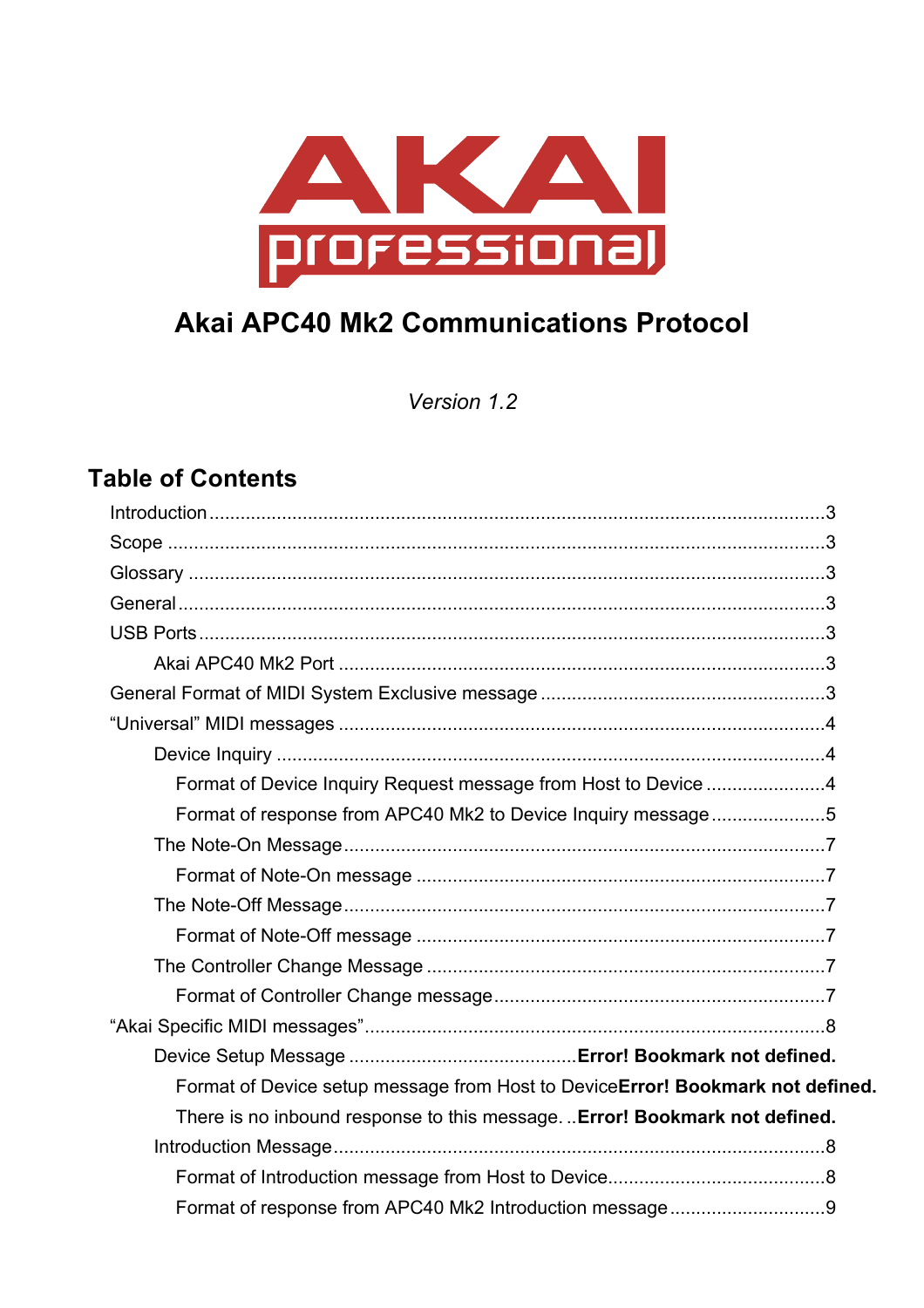| Assignment of Note number messages to LEDs. Note 0x30 to 0x39 use MIDI<br>Channel 0 to 7 to indicate Tracks 1-8. All other note values ignore the MIDI |  |
|--------------------------------------------------------------------------------------------------------------------------------------------------------|--|
|                                                                                                                                                        |  |
|                                                                                                                                                        |  |
|                                                                                                                                                        |  |
|                                                                                                                                                        |  |
|                                                                                                                                                        |  |
|                                                                                                                                                        |  |
|                                                                                                                                                        |  |
|                                                                                                                                                        |  |
|                                                                                                                                                        |  |
|                                                                                                                                                        |  |
|                                                                                                                                                        |  |
| Assignment of controller numbers to absolute controllers 34                                                                                            |  |
|                                                                                                                                                        |  |
|                                                                                                                                                        |  |
| Interpretation of MIDI Controller values for Relative Controllers37                                                                                    |  |
|                                                                                                                                                        |  |
|                                                                                                                                                        |  |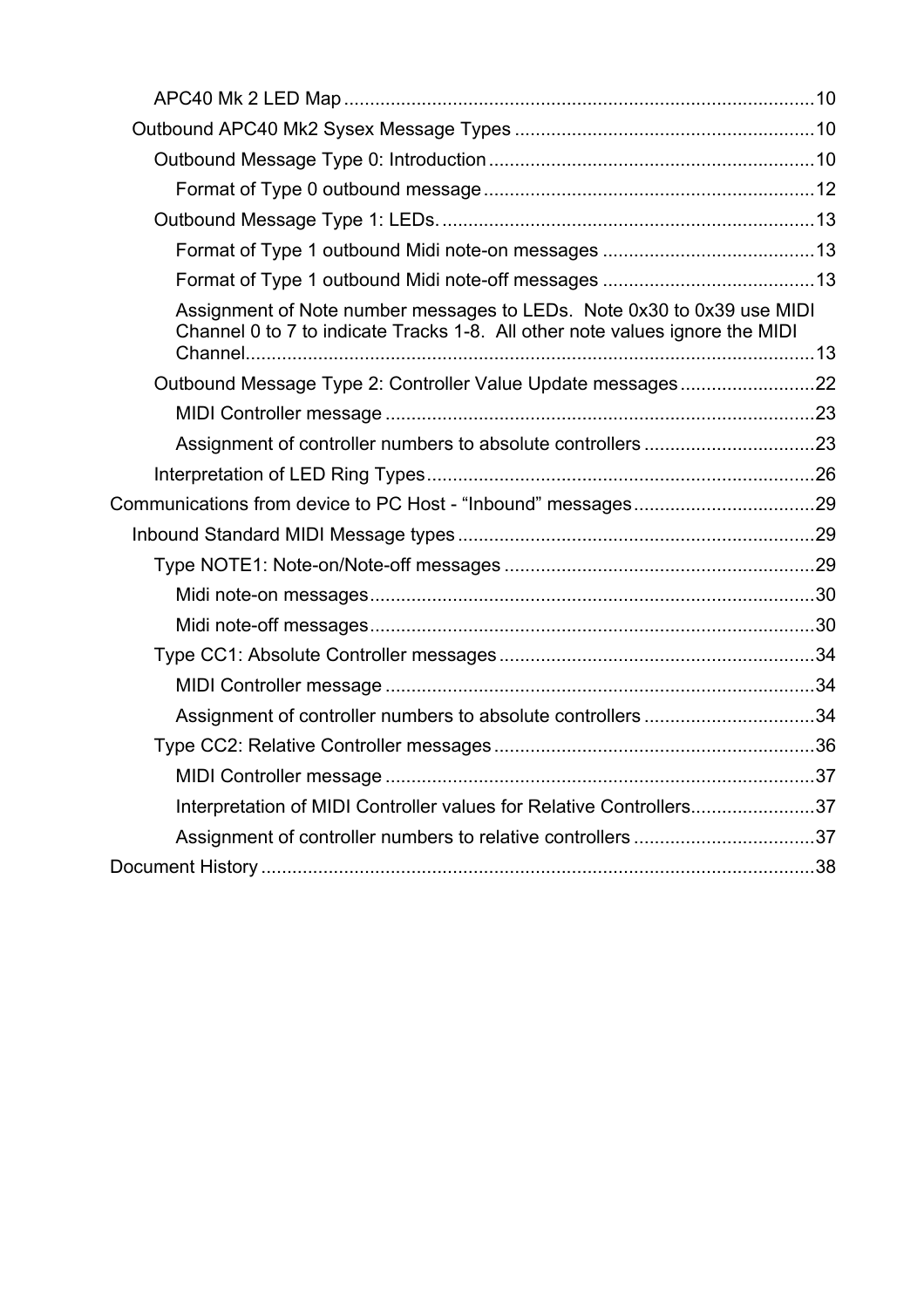# *Introduction*

APC40 Mk2 is a USB bus-powered, compact controller for Ableton Live and other software applications. It features a 5x8 grid of RGB launch clips, 9 faders, and 16 knobs with LED rings for software control. It features an array of UI buttons that will be used in conjunction with Ableton Live and other software.

# *Scope*

This document describes the format of messages between the APC40 Mk2 and the PC/Mac Host.

# *Glossary*

**Outbound**: The term "outbound" is used to describe messages sent from the PC Host to the device, i.e. from the viewpoint of the PC Host.

**Inbound**: The term "inbound" is used to describe messages sent from the device to the PC Host, i.e. from the viewpoint of the PC Host.

# *General*

# *USB Ports*

# *Akai APC40 Mk2 Port*

This port handles all the Ableton specific messaging. All controls will communicate over this port.

# *General Format of MIDI System Exclusive message*

The System Exclusive messages exchanged between the PC Host and the device will be of the following format:

| <b>Byte Number</b> | Value | <b>Description</b> |
|--------------------|-------|--------------------|
|                    |       |                    |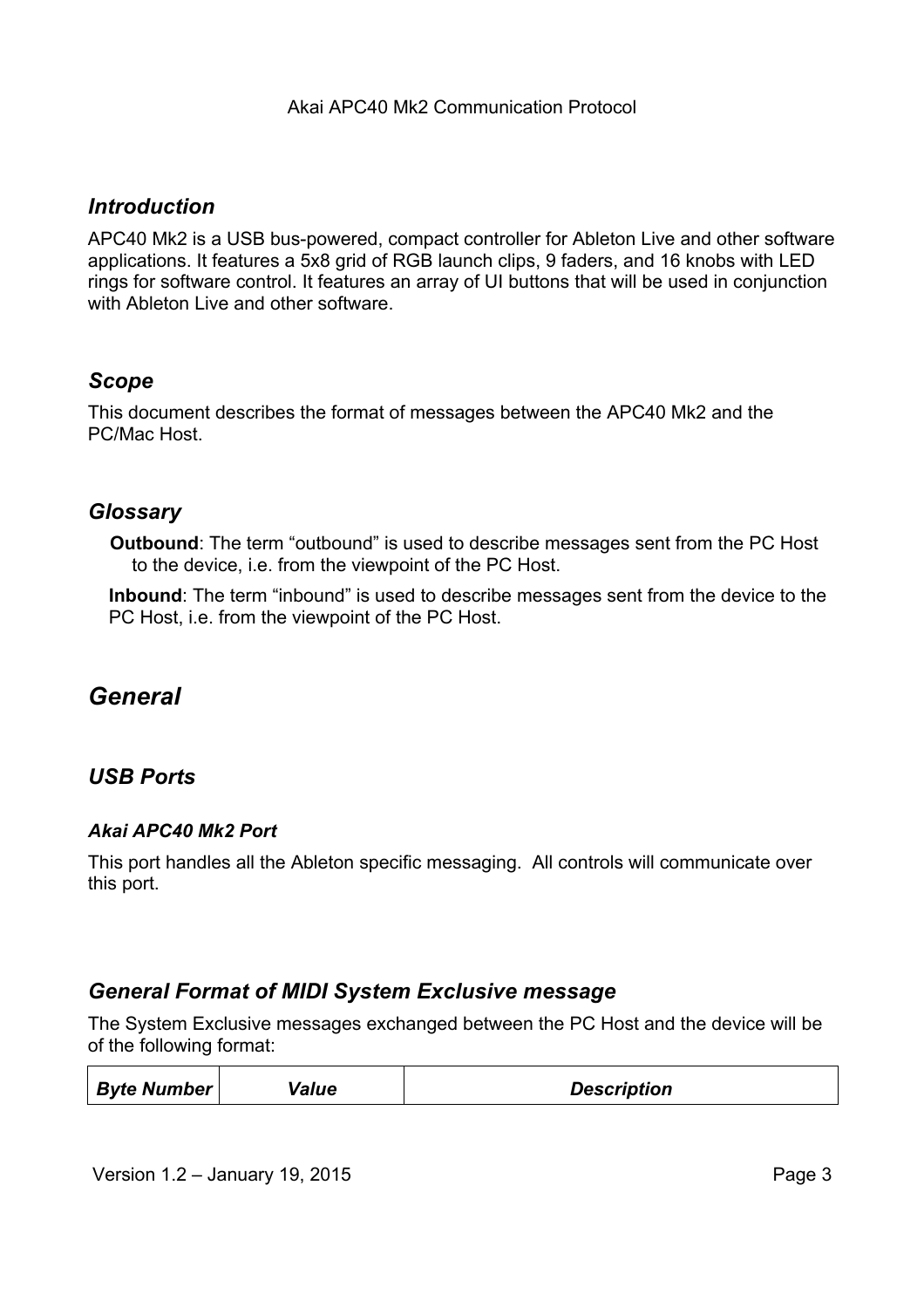| <b>Byte Number</b> | <b>Value</b>                  | <b>Description</b>                                 |  |
|--------------------|-------------------------------|----------------------------------------------------|--|
|                    | 0xF0                          | MIDI System exclusive message start                |  |
| 2                  | 0x47                          | Manufacturers ID Byte                              |  |
| 3                  | 0x7F                          | <b>System Exclusive Device ID</b>                  |  |
| 4                  | 0x29                          | Product model ID                                   |  |
| 5                  | <message id=""></message>     | Message type identifier                            |  |
| 6                  | <datalengthms></datalengthms> | Number of data bytes to follow (most significant)  |  |
|                    | <datalengthls></datalengthls> | Number of data bytes to follow (least significant) |  |
| 8                  | n data bytes                  | Data field $-$ n bytes long                        |  |
| $n+8$              | 0xF7                          | MIDI System exclusive message terminator           |  |

The Manufacturer's identity field will contain the one-byte code allocated to Akai Professional, which is 0x47.

The System Exclusive Device ID is typically used to select between multiple devices connected to the same PC Host. In our application, we only expect one APC40 Mk2 to be connected at any one time and so a value of 0x7F (broadcast) should be used (and it is unlikely that the APC40 Mk2 will pay any regard to this field). If the situation changes and we find that it is appropriate to have more than one APC40 Mk2 connected to a PC Host, this field can be used to determine which device is the intended recipient of the message and we can then determine how this parameter is assigned on each connected device.

The Message type identifier identifies the type of the message. This field will determine the size of the data field and how the data field bytes should be interpreted.

There will be a number of data bytes in the message. Different message types are likely to have a different data field lengths/formats.

# *"Universal" MIDI messages*

# *Device Inquiry*

APC40 Mk2 supports the convention of Device Inquiry

*Format of Device Inquiry Request message from Host to Device*

| Byte Number  <br>Value | <b>Description</b> |
|------------------------|--------------------|
|------------------------|--------------------|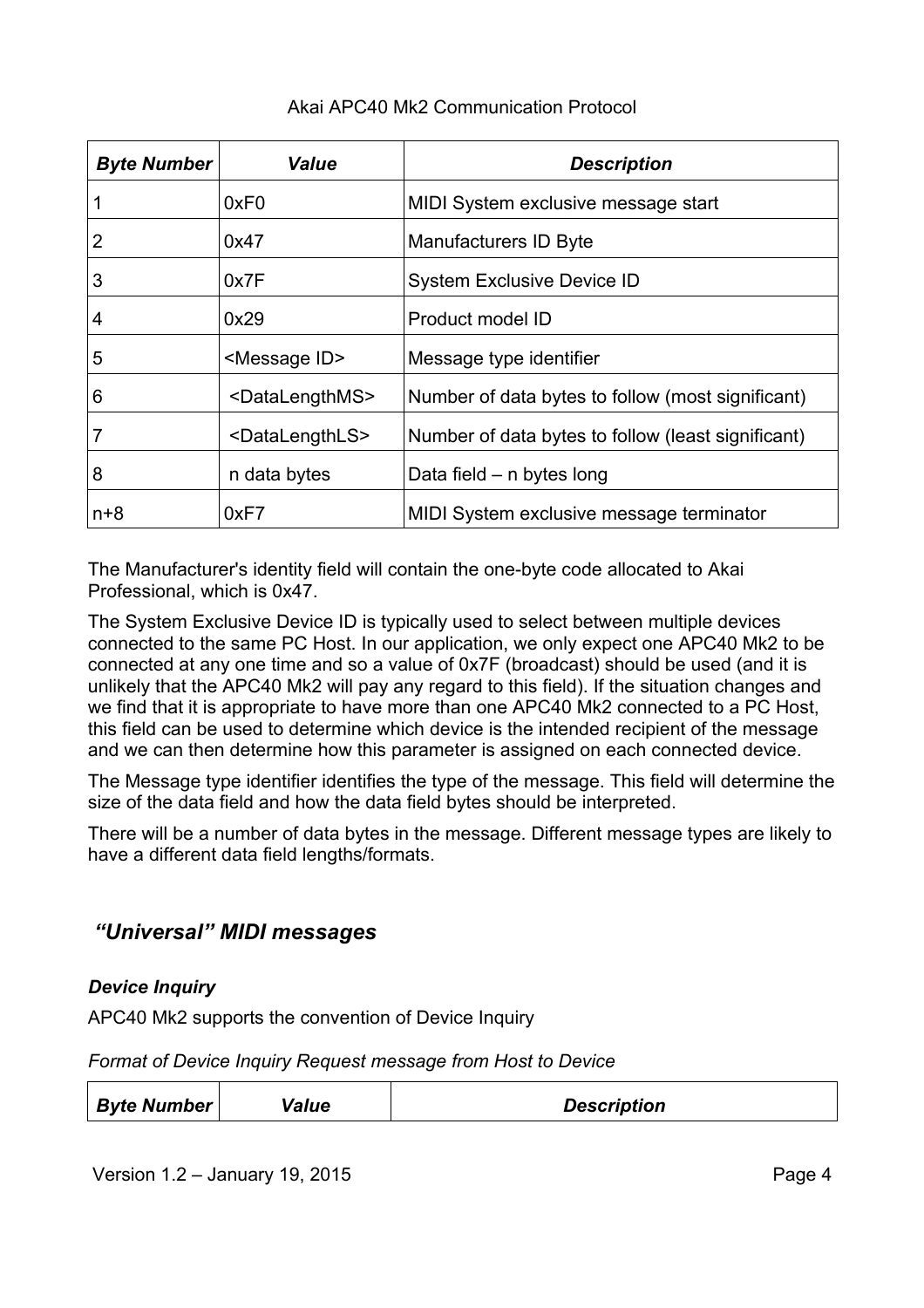| <b>Byte Number</b> | <b>Value</b>             | <b>Description</b>                                                         |
|--------------------|--------------------------|----------------------------------------------------------------------------|
|                    | 0xF0                     | MIDI System exclusive message start                                        |
| 2                  | 0x7E                     | Non-Realtime Message                                                       |
| 3                  | <midi channel=""></midi> | Channel to inquire. $0x00 - 0x0F$ . If set to $0x0x7F$<br>inquiry is omni. |
| 4                  | 0x06                     | Inquiry Message                                                            |
| 5                  | 0x01                     | <b>Inquiry Request</b>                                                     |
| 6                  | 0xF7                     | MIDI System exclusive message terminator                                   |

The APC40 Mk2 will respond to a Device Inquiry Request message with the following message:

| Format of response from APC40 Mk2 to Device Inquiry message |  |  |  |  |  |
|-------------------------------------------------------------|--|--|--|--|--|
|-------------------------------------------------------------|--|--|--|--|--|

| <b>Byte Number</b> | <b>Value</b>             | <b>Description</b>                                 |  |
|--------------------|--------------------------|----------------------------------------------------|--|
| 1                  | 0xF <sub>0</sub>         | MIDI System exclusive message start                |  |
| 2                  | 0x7E                     | Non-Realtime Message                               |  |
| 3                  | <midi channel=""></midi> | Common MIDI channel setting                        |  |
| $\overline{4}$     | 0x06                     | <b>Inquiry Message</b>                             |  |
| 5                  | 0x02                     | <b>Inquiry Response</b>                            |  |
| 6                  | 0x47                     | Manufacturers ID Byte                              |  |
| 7                  | 0x29                     | Product model ID                                   |  |
| 8                  | 0x00                     | Number of data bytes to follow (most significant)  |  |
| 9                  | 0x19                     | Number of data bytes to follow (least significant) |  |
| 10                 | <version1></version1>    | Software version major most significant            |  |
| 11                 | <version2></version2>    | Software version major least significant           |  |
| 12                 | <version3></version3>    | Software version minor most significant            |  |
| 13                 | <version4></version4>    | Software version minor least significant           |  |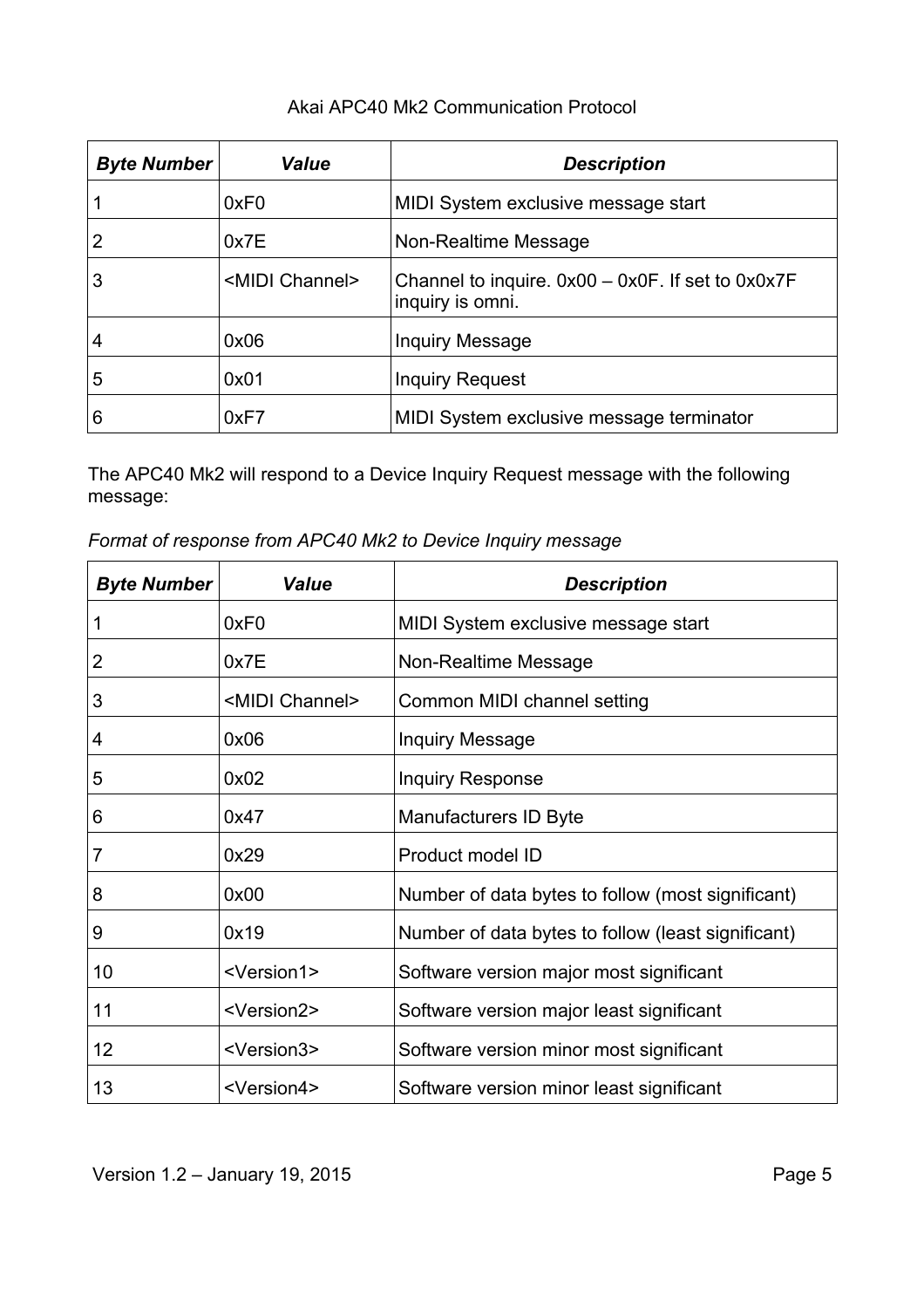| <b>Byte Number</b> | <b>Value</b>                                                                | <b>Description</b>                                                        |  |
|--------------------|-----------------------------------------------------------------------------|---------------------------------------------------------------------------|--|
| 14                 | <deviceid></deviceid>                                                       | <b>System Exclusive Device ID</b>                                         |  |
| 15                 | <serial1></serial1>                                                         | <reserved, 0x00="" application="" in="" set="" this="" to=""></reserved,> |  |
| 16                 | <serial2></serial2>                                                         | <reserved, 0x00="" application="" in="" set="" this="" to=""></reserved,> |  |
| 17                 | <serial3></serial3>                                                         | <reserved, 0x00="" application="" in="" set="" this="" to=""></reserved,> |  |
| 18                 | <serial4></serial4>                                                         | <reserved, 0x00="" application="" in="" set="" this="" to=""></reserved,> |  |
| 19                 | <manufacturing1></manufacturing1>                                           | Manufacturing Data byte 1                                                 |  |
| 20                 | <manufacturing2></manufacturing2>                                           | Manufacturing Data byte 2                                                 |  |
| 21                 | <manufacturing3< td=""><td>Manufacturing Data byte 3</td></manufacturing3<> | Manufacturing Data byte 3                                                 |  |
| 22                 | <manufacturing4></manufacturing4>                                           | Manufacturing Data byte 4                                                 |  |
| 23                 | <manufacturing5></manufacturing5>                                           | Manufacturing Data byte 5                                                 |  |
| 24                 | <manufacturing6></manufacturing6>                                           | Manufacturing Data byte 6                                                 |  |
| 25                 | <manufacturing7></manufacturing7>                                           | Manufacturing Data byte 7                                                 |  |
| 26                 | <manufacturing8></manufacturing8>                                           | Manufacturing Data byte 8                                                 |  |
| 27                 | <manufacturing9></manufacturing9>                                           | Manufacturing Data byte 9                                                 |  |
| 28                 | <manufacturing10></manufacturing10>                                         | Manufacturing Data byte 10                                                |  |
| 29                 | <manufacturing11></manufacturing11>                                         | Manufacturing Data byte 11                                                |  |
| 30                 | <manufacturing12></manufacturing12>                                         | Manufacturing Data byte 12                                                |  |
| 31                 | <manufacturing13></manufacturing13>                                         | Manufacturing Data byte 13                                                |  |
| 32                 | <manufacturing14></manufacturing14>                                         | Manufacturing Data byte 14                                                |  |
| 33                 | <manufacturing15></manufacturing15>                                         | Manufacturing Data byte 15                                                |  |
| 34                 | <manufacturing16></manufacturing16>                                         | This byte should be set to 0x00.                                          |  |
| 35                 | 0xF7                                                                        | MIDI System exclusive message terminator                                  |  |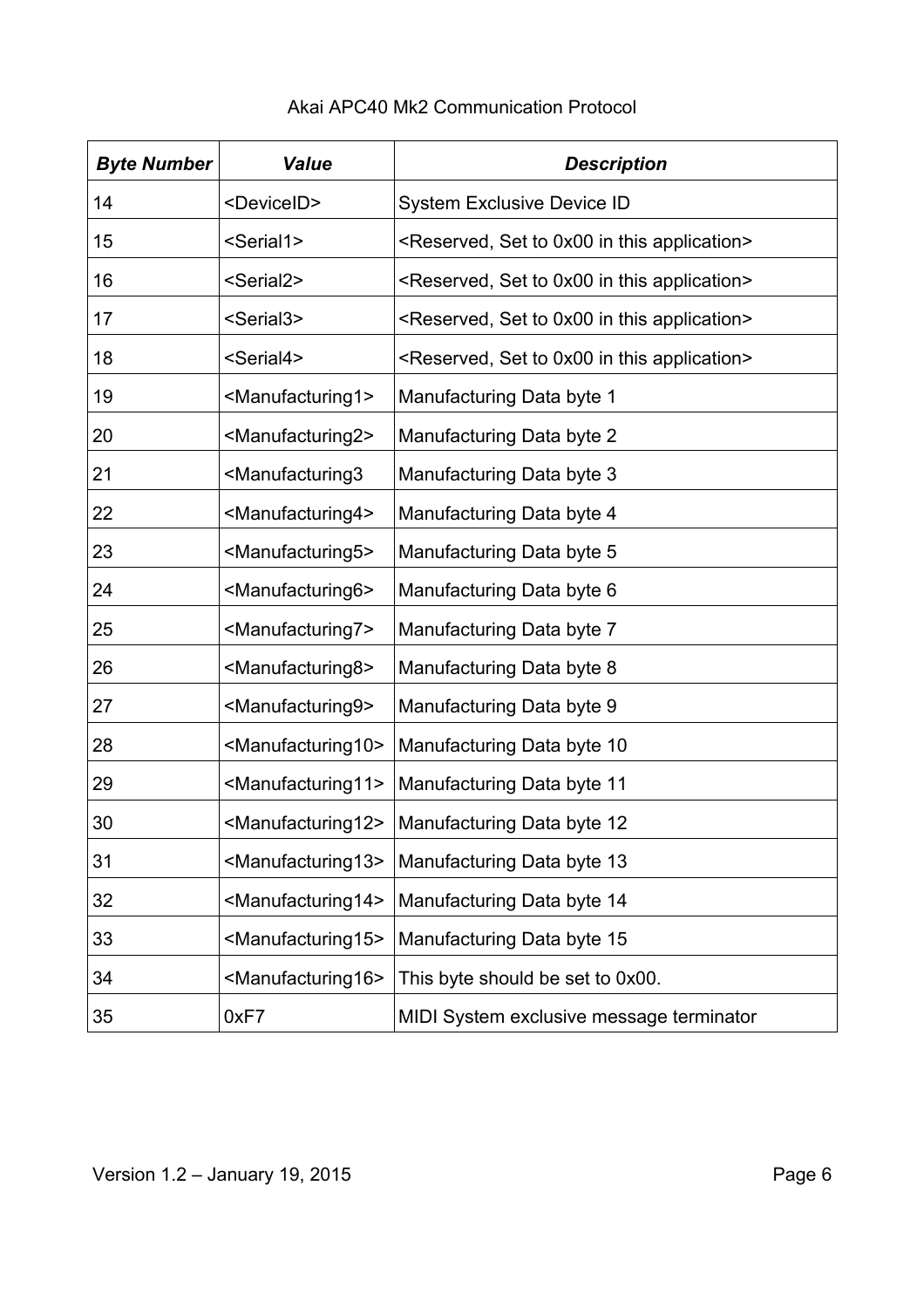#### *The Note-On Message*

*Format of Note-On message*

| <b>Byte Number</b> | <b>Value</b>            | <b>Description</b>                                                                                    |
|--------------------|-------------------------|-------------------------------------------------------------------------------------------------------|
|                    | $0x9 <$ Chan $>$        | MIDI Note on, where Chan is a value from $0 - F$ and<br>specifies the MIDI channel.                   |
|                    | <note number=""></note> | Note Number                                                                                           |
| 3                  | <velocity></velocity>   | Velocity of the key-press. For controls that are not<br>velocity sensitive, this value should be 0x7F |

#### *The Note-Off Message*

#### *Format of Note-Off message*

| <b>Byte Number</b> | <b>Value</b>            | <b>Description</b>                                                                                      |
|--------------------|-------------------------|---------------------------------------------------------------------------------------------------------|
|                    | $0x8 <$ Chan $>$        | MIDI Note on, where Chan is a value from $0 - F$ and<br>specifies the MIDI channel.                     |
| 2                  | <note number=""></note> | Note Number                                                                                             |
| 3                  | <velocity></velocity>   | Velocity of the key-release. For controls that are not<br>velocity sensitive, this value should be 0x7F |

#### *The Controller Change Message*

APC40 Mk2 sends MIDI Controller Change messages from its buttons and knobs. It can also receive Controller Change messages to turn LEDs On/Off

*Format of Controller Change message*

| <b>Byte Number</b> | <b>Value</b>              | <b>Description</b>                                                                             |
|--------------------|---------------------------|------------------------------------------------------------------------------------------------|
|                    | 0xB < Chan                | MIDI Controller Change, where Chan is a value from<br>$ 0 - F$ and specifies the MIDI channel. |
|                    | <controller></controller> | Note Number                                                                                    |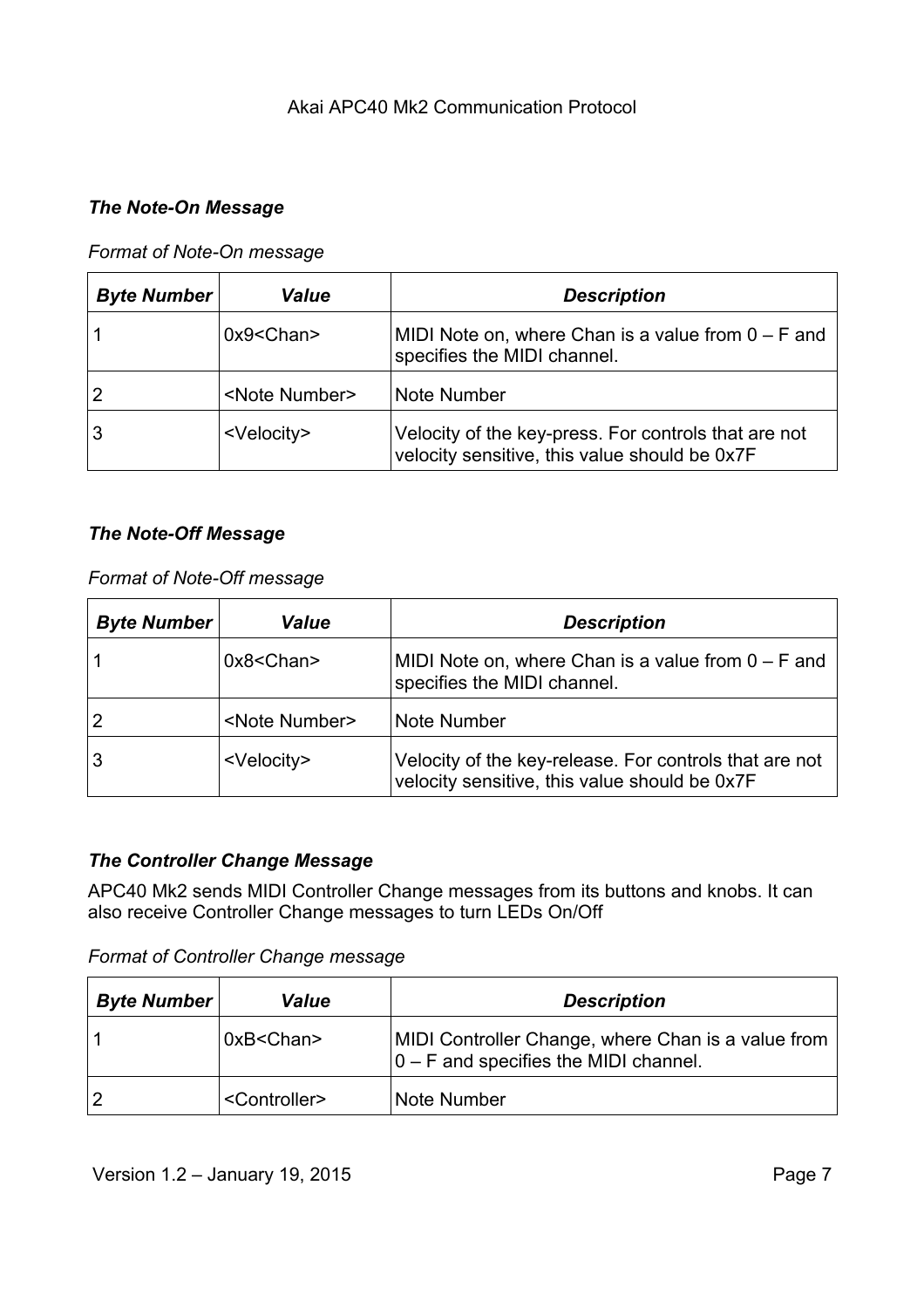| <b>Byte Number</b> | <b>Value</b>    | <b>Description</b>                                                                                      |
|--------------------|-----------------|---------------------------------------------------------------------------------------------------------|
|                    | <value></value> | Velocity of the key-release. For controls that are not<br>velocity sensitive, this value should be 0x7F |

# *"Akai Specific MIDI messages"*

# *Introduction Message*

This message is sent before any other device-specific message (i.e. other than Device Enquiry). It instructs the APC40 Mk2 to perform the necessary initialization and informs the firmware of the version number of the application in order that changes in the application can be catered for in the APC40 Mk2 firmware.

| <b>Byte Number</b> | <b>Value</b>                | <b>Description</b>                                 |  |
|--------------------|-----------------------------|----------------------------------------------------|--|
|                    | 0xF <sub>0</sub>            | MIDI System exclusive message start                |  |
| 2                  | 0x47                        | Manufacturers ID Byte                              |  |
| 3                  | 0x7F                        | <b>System Exclusive Device ID</b>                  |  |
| 4                  | 0x29                        | Product model ID                                   |  |
| 5                  | 0x60                        | Message type identifier                            |  |
| 6                  | 0x00                        | Number of data bytes to follow (most significant)  |  |
|                    | 0x04                        | Number of data bytes to follow (least significant) |  |
| 8                  | 0x00                        | Application/Configuration identifier               |  |
| 9                  | <version high=""></version> | PC application Software version major              |  |
| 10                 | <version low=""></version>  | PC application Software version minor              |  |
| 11                 | <bugfix level=""></bugfix>  | PC Application Software bug-fix level              |  |
| 12                 | 0xF7                        | MIDI System exclusive message terminator           |  |

*Format of Introduction message from Host to Device*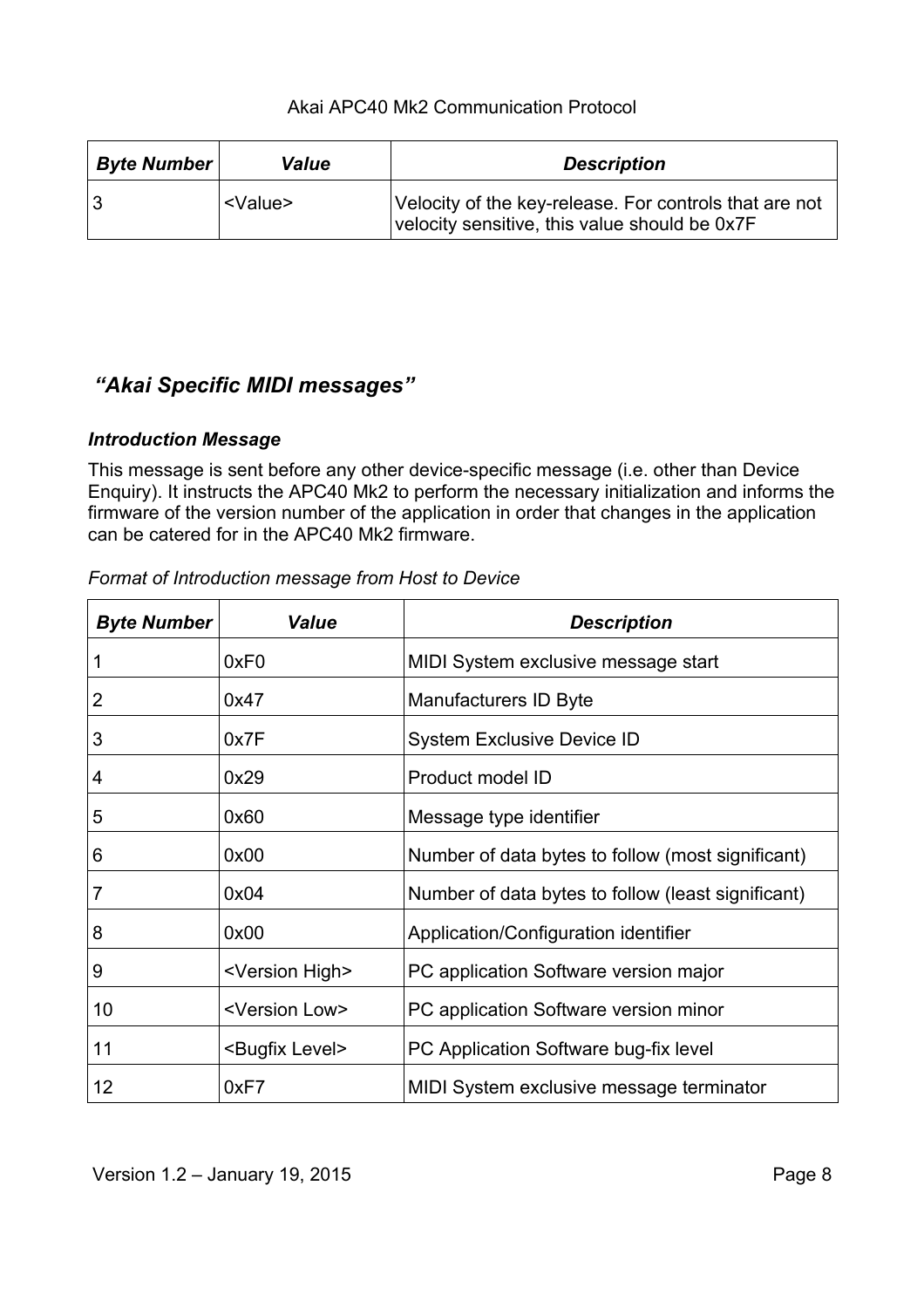| <b>Byte number</b> | <b>Value</b>                     | <b>Description</b>                                 |
|--------------------|----------------------------------|----------------------------------------------------|
| 1                  | 0xF0                             | MIDI System exclusive message start                |
| $\overline{2}$     | 0x47                             | Manufacturers ID Byte                              |
| 3                  | 0x7F                             | <b>System Exclusive Device ID</b>                  |
| 4                  | 0x29                             | Product model ID                                   |
| 5                  | 0x61                             | Message type identifier                            |
| 6                  | 0x00                             | Number of data bytes to follow (most significant)  |
| 7                  | 0x04                             | Number of data bytes to follow (least significant) |
| 8                  | <slider #1="" value=""></slider> | Sends the current value of Knob #1.                |
| 9                  | <slider #2="" value=""></slider> | Sends the current value of Knob #2.                |
| 10                 | <slider #3="" value=""></slider> | Sends the current value of Knob #3.                |
| 11                 | <slider #4="" value=""></slider> | Sends the current value of Knob #4.                |
| 12                 | <slider #5="" value=""></slider> | Sends the current value of Knob #5.                |
| 13                 | <slider #6="" value=""></slider> | Sends the current value of Knob #6.                |
| 14                 | <slider #7="" value=""></slider> | Sends the current value of Knob #7.                |
| 15                 | <slider #8="" value=""></slider> | Sends the current value of Knob #8.                |
| 16                 | <slider #9="" value=""></slider> | Sends the current value of Knob #9.                |
| 17                 | 0xF7                             | MIDI System exclusive message terminator           |

# *Format of response from APC40 Mk2 Introduction message*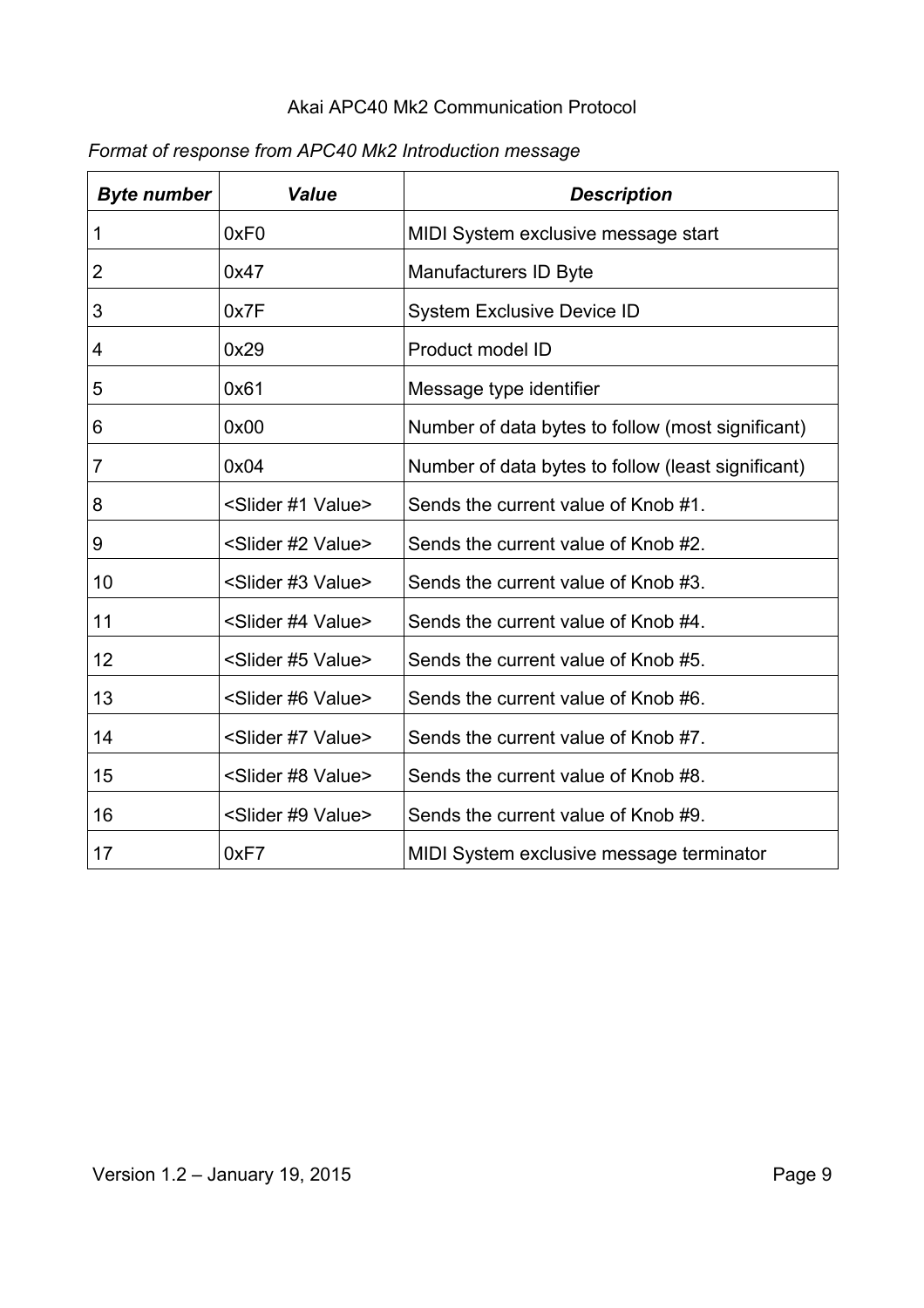#### *APC40 Mk 2 LED Map*



# **Outbound APC40 Mk2 Sysex Message Types**

There will be three types of message from the PC host to the device.

# *Outbound Message Type 0: Introduction*

This message is sent before any other device-specific message (i.e. other than Device Enquiry). It instructs the APC40 Mk2 to perform the necessary initialization and informs the firmware of the version number of the application in order that changes in the application can be catered for in the APC40 Mk2 firmware.

There are three modes that are accepted. The unit defaults to Mode 0 on startup.

| Mode   Identifier   Name |                          |
|--------------------------|--------------------------|
| 0x40                     | <b>Generic Mode</b>      |
| 0x41                     | <b>Ableton Live Mode</b> |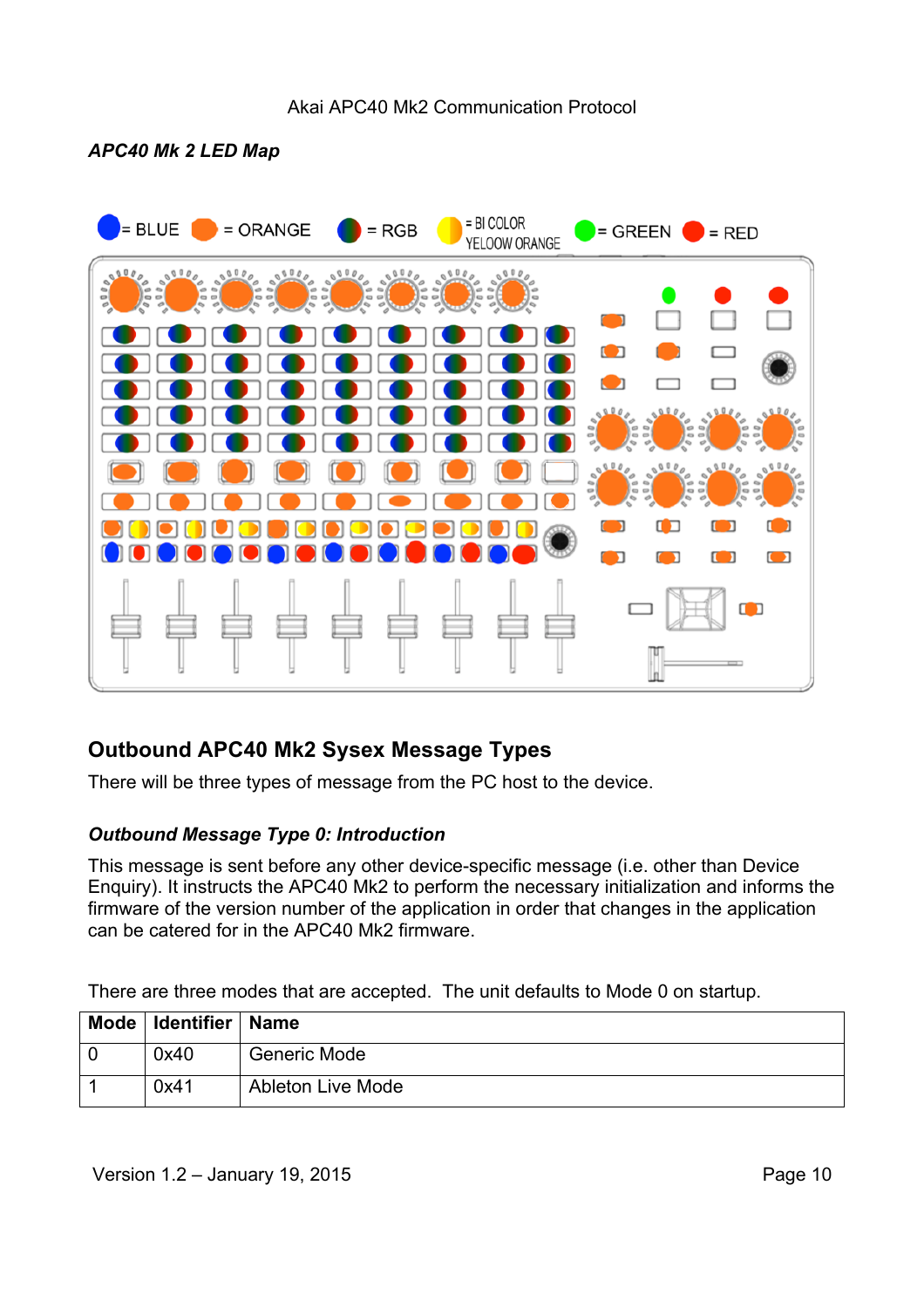|  | $\mathbf{u}$ | Alternate Ableton<br>Mode<br><b>IVA</b> |
|--|--------------|-----------------------------------------|
|--|--------------|-----------------------------------------|

Notes Regarding Generic Mode (Mode 0):

- -[CLIP LAUNCH] buttons are momentary and should light its LED when ON.
- -[CLIP STOP] buttons are momentary and should light its LED when ON.
- -[ACTIVATOR], [SOLO], [RECORD ARM] are toggle buttons and should light its LED when ON.
- -[TRACK SELECTION] buttons (1-8 + MASTER) are radio style and only one of the 9 buttons is ON at a time. When ON its LED should light. These buttons will NOT send out MIDI in generic mode for its state. These buttons dictate which one of nine banks the DEVICE CONTROL knobs and DEVICE CONTROL switches belong to. These knobs and switches will output on a different MIDI channel based on the current Track Selection (track 1 = MIDI channel 0, track 8 = MIDI channel 7, MASTER = MIDI channel 8). Upon pressing one of the Track Selection buttons, the current position of the 8 Device Control knobs will be sent.
- -[TRACK ACTIVATOR] buttons (1-8) are toggle buttons and will light its LED when ON.
- -[CROSSFADER A/B], is a momentary button and will light its LED when ON.
- -[TRACK SOLO], and [RECORD ARM] buttons are toggle buttons and will light its LED when ON.
- -[DEVICE LEFT (1)], [DEVICE RIGHT (2)], [BANK LEFT (3)], [BANK RIGHT (4)] will be toggle style and will light its LED when ON.
- -[DEVICE ON/OFF (5)], [DEVICE LOCK (6)], [CLIP/DEVICE VIEW (7)], [DETAIL VIEW (8)] will be momentary style and will light its LED when ON.
- -[BANK LOCK] button is momentary and will light its LED when ON.
- -[SCENE LAUNCH] and [STOP ALL CLIPS] buttons are momentary buttons and will light its LED when ON.
- -TRACK CONTROL buttons are toggle buttons and will light its LED when ON.
- -TRACK CONTROL KNOBS and buttons are NOT banked in any way.
- -[UP], [DOWN], [LEFT], [RIGHT], [SHIFT], [NUDGE+], [NUDGE-], [METRONOME], and [TAP TEMPO] are momentary buttons.
- -[PLAY], [RECORD], and [SESSION RECORD] are momentary buttons and will light its LED when ON.
- [PAN], [SENDS], [USER], are toggle buttons and will light its LED when ON.

-LED rings are all set to SINGLE style.

Notes Regarding Ableton Live Mode (Mode 1):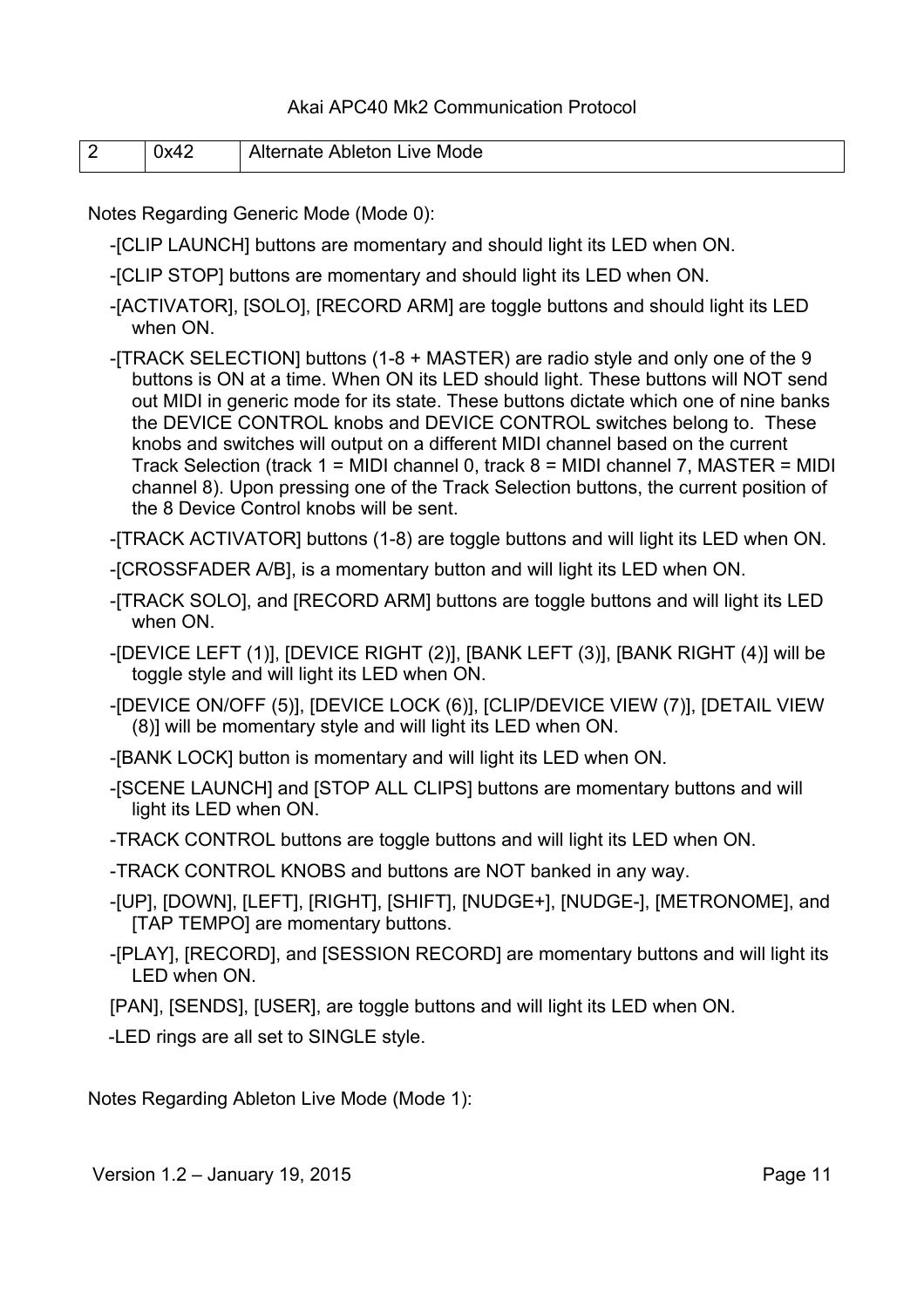- All buttons are momentary buttons.
- Device control knobs and buttons are not banked within the APC40 Mk2.
- LED Rings around the knobs are controlled by the APC40 but can be updated by the Host.
- All other LEDs are controlled by the Host.

Notes Regarding Alternate Ableton Live Mode (Mode 2):

- All buttons are momentary buttons.
- Device control knobs and buttons are not banked within the APC40 Mk2.
- All LEDs are controlled by the Host.

| <b>Byte</b><br><b>Number</b> | <b>Value</b>                | <b>Description</b>                                 |  |
|------------------------------|-----------------------------|----------------------------------------------------|--|
| 1                            | 0xF <sub>0</sub>            | MIDI System exclusive message start                |  |
| 2                            | 0x47                        | Manufacturers ID Byte                              |  |
| 3                            | <deviceid></deviceid>       | <b>System Exclusive Device ID</b>                  |  |
| 4                            | 0x29                        | Product model ID                                   |  |
| 5                            | 0x60                        | Message type identifier                            |  |
| 6                            | 0x00                        | Number of data bytes to follow (most significant)  |  |
| 7                            | 0x04                        | Number of data bytes to follow (least significant) |  |
| 8                            | $0x40$ or $0x41$ or<br>0x42 | Application/Configuration identifier               |  |
| 9                            | <version high=""></version> | PC application Software version major              |  |
| 10                           | <version low=""></version>  | PC application Software version minor              |  |
| 11                           | <bugfix level=""></bugfix>  | PC Application Software bug-fix level              |  |
| 12                           | 0xF7                        | MIDI System exclusive message terminator           |  |

*Format of Type 0 outbound message*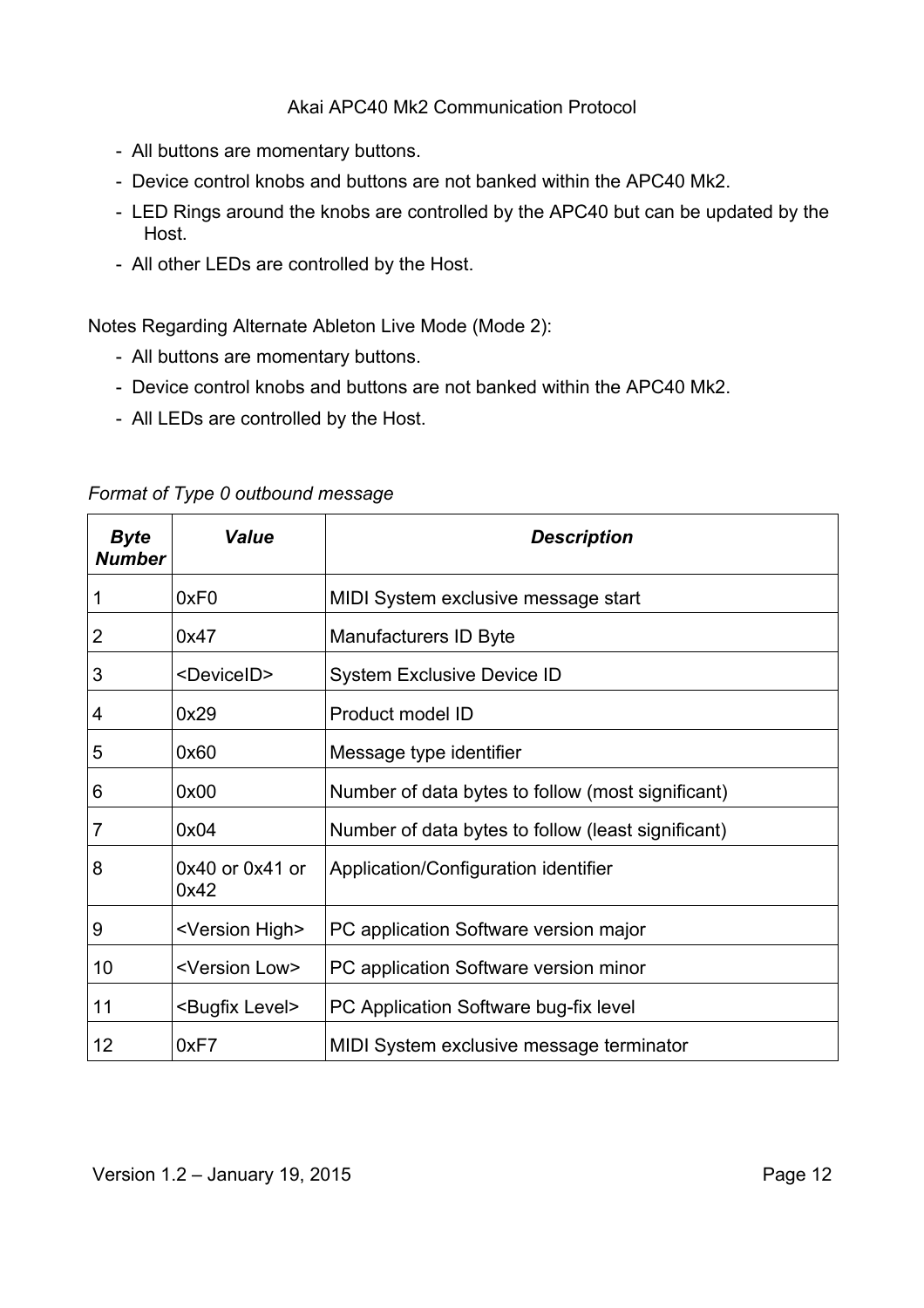# *Outbound Message Type 1: LEDs.*

This message is used to control the states of the LEDs. A note-on message will cause the specified LED to switch on. A note-off message will cause the specified LED to switch off. The field normally associated with note number will be used to specify the LED. The field normally associated with velocity will indicate the LED display type. The field normally associated with MIDI Channel will indicate the Track for certain LEDs. A Note On message with a velocity of zero is equivalent to a Note Off message, however it is preferred that an actual Note Off message is used.

| <b>Byte</b><br><b>Number</b> | Value                                                                              | <b>Description</b>                                                                                     |  |
|------------------------------|------------------------------------------------------------------------------------|--------------------------------------------------------------------------------------------------------|--|
|                              |                                                                                    | $0x9$ chan > $\vert$ MIDI Note-on. The 4-bit $\vert$ chan > value will be used for the track<br>strips |  |
|                              | <controlid< td=""><td> Identifier for LED object ("note number")</td></controlid<> | Identifier for LED object ("note number")                                                              |  |
|                              | State                                                                              | Control value (This value will describe the state or color of the<br>LED: OFF/ON/blinking, etc.)       |  |

#### *Format of Type 1 outbound Midi note-on messages*

#### *Format of Type 1 outbound Midi note-off messages*

| <b>Byte</b><br><b>Number</b> | <b>Value</b>                      | <b>Description</b>                                                                            |  |
|------------------------------|-----------------------------------|-----------------------------------------------------------------------------------------------|--|
|                              |                                   | $0x8$ < chan >   MIDI Note-off. The 4-bit < chan > value will be used for the track<br>strips |  |
|                              | <controlid<br>&gt;</controlid<br> | Identifier for LED object ("note number")                                                     |  |
| 3                            | (Unused)                          | Control value (ignored)                                                                       |  |

*Assignment of Note number messages to LEDs. Note 0x30 to 0x39 use MIDI Channel 0 to 7 to indicate Tracks 1-8. All other note values ignore the MIDI Channel.*

| <b>Note</b><br><b>Number</b> | <b>MIDI Channel</b> | Corresponding<br>I FD | <b>Velocity</b>            |
|------------------------------|---------------------|-----------------------|----------------------------|
| 0x00                         | $ 0-15 $ = RGB Type | Clip Launch 1         | See "RGB LEDS" Table below |
| 0x01                         | $ 0-15 $ = RGB Type | Clip Launch 2         | See "RGB LEDS" Table below |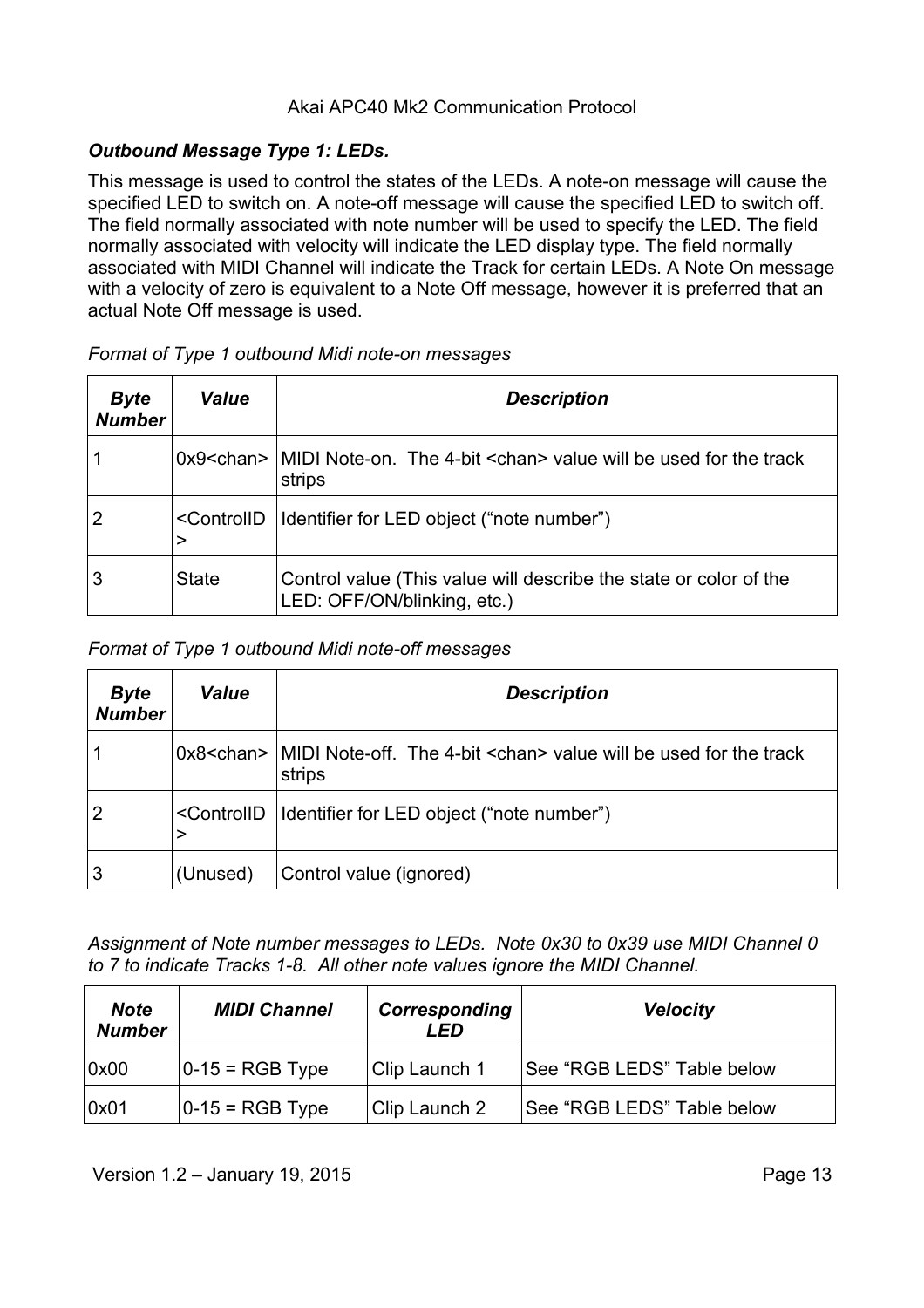| <b>Note</b><br><b>Number</b> | <b>MIDI Channel</b> | Corresponding<br><b>LED</b> | <b>Velocity</b>            |
|------------------------------|---------------------|-----------------------------|----------------------------|
| 0x02                         | $0-15 = RGB$ Type   | Clip Launch 3               | See "RGB LEDS" Table below |
| 0x03                         | $0-15 = RGB$ Type   | Clip Launch 4               | See "RGB LEDS" Table below |
| 0x04                         | $0-15 = RGB$ Type   | Clip Launch 5               | See "RGB LEDS" Table below |
| 0x05                         | $0-15 = RGB$ Type   | Clip Launch 6               | See "RGB LEDS" Table below |
| 0x06                         | $0-15 = RGB$ Type   | Clip Launch 7               | See "RGB LEDS" Table below |
| 0x07                         | $0-15 = RGB$ Type   | Clip Launch 8               | See "RGB LEDS" Table below |
| 0x08                         | $0-15 = RGB$ Type   | Clip Launch 9               | See "RGB LEDS" Table below |
| 0x09                         | $0-15 = RGB$ Type   | Clip Launch 10              | See "RGB LEDS" Table below |
| 0x0A                         | $0-15 = RGB$ Type   | Clip Launch 11              | See "RGB LEDS" Table below |
| 0x0B                         | $0-15 = RGB$ Type   | Clip Launch 12              | See "RGB LEDS" Table below |
| 0x0C                         | $0-15 = RGB$ Type   | Clip Launch 13              | See "RGB LEDS" Table below |
| 0x0D                         | $0-15 = RGB$ Type   | Clip Launch 14              | See "RGB LEDS" Table below |
| 0x0E                         | $0-15 = RGB$ Type   | Clip Launch 15              | See "RGB LEDS" Table below |
| 0x0F                         | $0-15 = RGB$ Type   | Clip Launch 16              | See "RGB LEDS" Table below |
| 0x10                         | $0-15 = RGB$ Type   | Clip Launch 17              | See "RGB LEDS" Table below |
| 0x11                         | $0-15 = RGB$ Type   | Clip Launch 18              | See "RGB LEDS" Table below |
| 0x12                         | $0-15 = RGB$ Type   | Clip Launch 19              | See "RGB LEDS" Table below |
| 0x13                         | $0-15 = RGB$ Type   | Clip Launch 20              | See "RGB LEDS" Table below |
| 0x14                         | $0-15 = RGB$ Type   | Clip Launch 21              | See "RGB LEDS" Table below |
| 0x15                         | $0-15 = RGB$ Type   | Clip Launch 22              | See "RGB LEDS" Table below |
| 0x16                         | $0-15 = RGB$ Type   | Clip Launch 23              | See "RGB LEDS" Table below |
| 0x17                         | $0-15 = RGB$ Type   | Clip Launch 24              | See "RGB LEDS" Table below |
| 0x18                         | $0-15 = RGB$ Type   | Clip Launch 25              | See "RGB LEDS" Table below |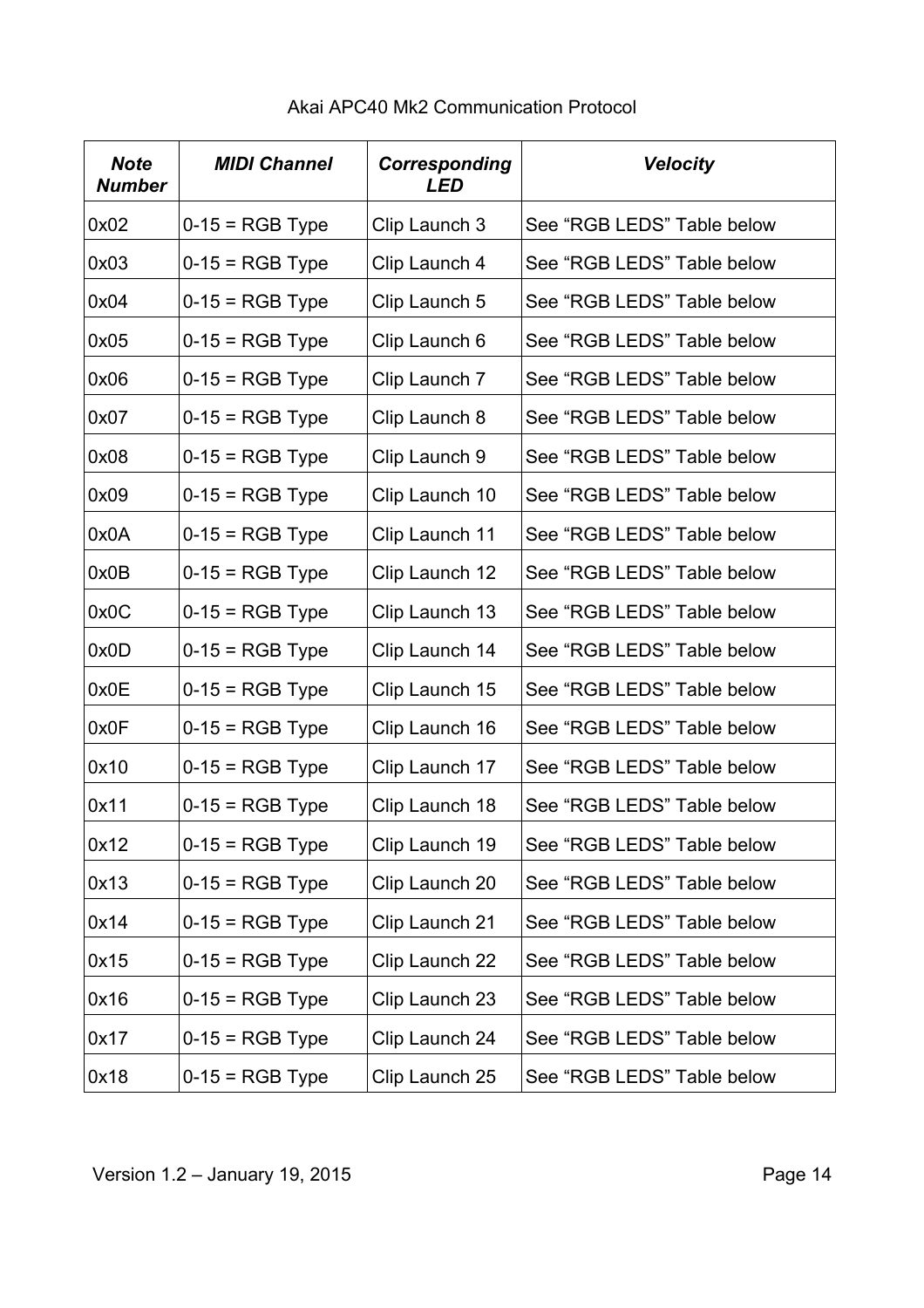| <b>Note</b><br><b>Number</b> | <b>MIDI Channel</b> | Corresponding<br><b>LED</b> | <b>Velocity</b>                                    |
|------------------------------|---------------------|-----------------------------|----------------------------------------------------|
| 0x19                         | $0-15 = RGB$ Type   | Clip Launch 26              | See "RGB LEDS" Table below                         |
| 0x1A                         | $0-15 = RGB$ Type   | Clip Launch 27              | See "RGB LEDS" Table below                         |
| 0x1B                         | $0-15 = RGB$ Type   | Clip Launch 28              | See "RGB LEDS" Table below                         |
| 0x1C                         | $0-15 = RGB$ Type   | Clip Launch 29              | See "RGB LEDS" Table below                         |
| 0x1D                         | $0-15 = RGB$ Type   | Clip Launch 30              | See "RGB LEDS" Table below                         |
| 0x1E                         | $0-15 = RGB$ Type   | Clip Launch 31              | See "RGB LEDS" Table below                         |
| 0x1F                         | $0-15 = RGB$ Type   | Clip Launch 32              | See "RGB LEDS" Table below                         |
| 0x20                         | $0-15 = RGB$ Type   | Clip Launch 33              | See "RGB LEDS" Table below                         |
| 0x21                         | $0-15 = RGB$ Type   | Clip Launch 34              | See "RGB LEDS" Table below                         |
| 0x22                         | $0-15 = RGB$ Type   | Clip Launch 35              | See "RGB LEDS" Table below                         |
| 0x23                         | $0-15 = RGB$ Type   | Clip Launch 36              | See "RGB LEDS" Table below                         |
| 0x24                         | $0-15 = RGB$ Type   | Clip Launch 37              | See "RGB LEDS" Table below                         |
| 0x25                         | $0-15 = RGB$ Type   | Clip Launch 38              | See "RGB LEDS" Table below                         |
| 0x26                         | $0-15 = RGB$ Type   | Clip Launch 39              | See "RGB LEDS" Table below                         |
| 0x27                         | $0-15 = RGB$ Type   | Clip Launch 40              | See "RGB LEDS" Table below                         |
| 0x30                         | $0 - 7 =$ Track 1-8 | <b>RECORD ARM</b>           |                                                    |
| 0x31                         | $0 - 7 =$ Track 1-8 | <b>SOLO</b>                 |                                                    |
| 0x32                         | $0 - 7 =$ Track 1-8 | <b>ACTIVATOR</b>            |                                                    |
| 0x33                         | $0 - 7 =$ Track 1-8 | <b>TRACK SELECT</b>         |                                                    |
| 0x34                         | $0 - 7 =$ Track 1-8 | <b>TRACK STOP</b>           |                                                    |
|                              |                     |                             |                                                    |
| 0x34                         | $0 - 7 =$ Track 1-8 |                             | 0=off, 1=on, 2=blink, 3-127=on                     |
| $(E_3)$                      |                     | <b>CLIP STOP</b>            | (Note: Blinking rate will sync to<br>TEMPO at 1/8) |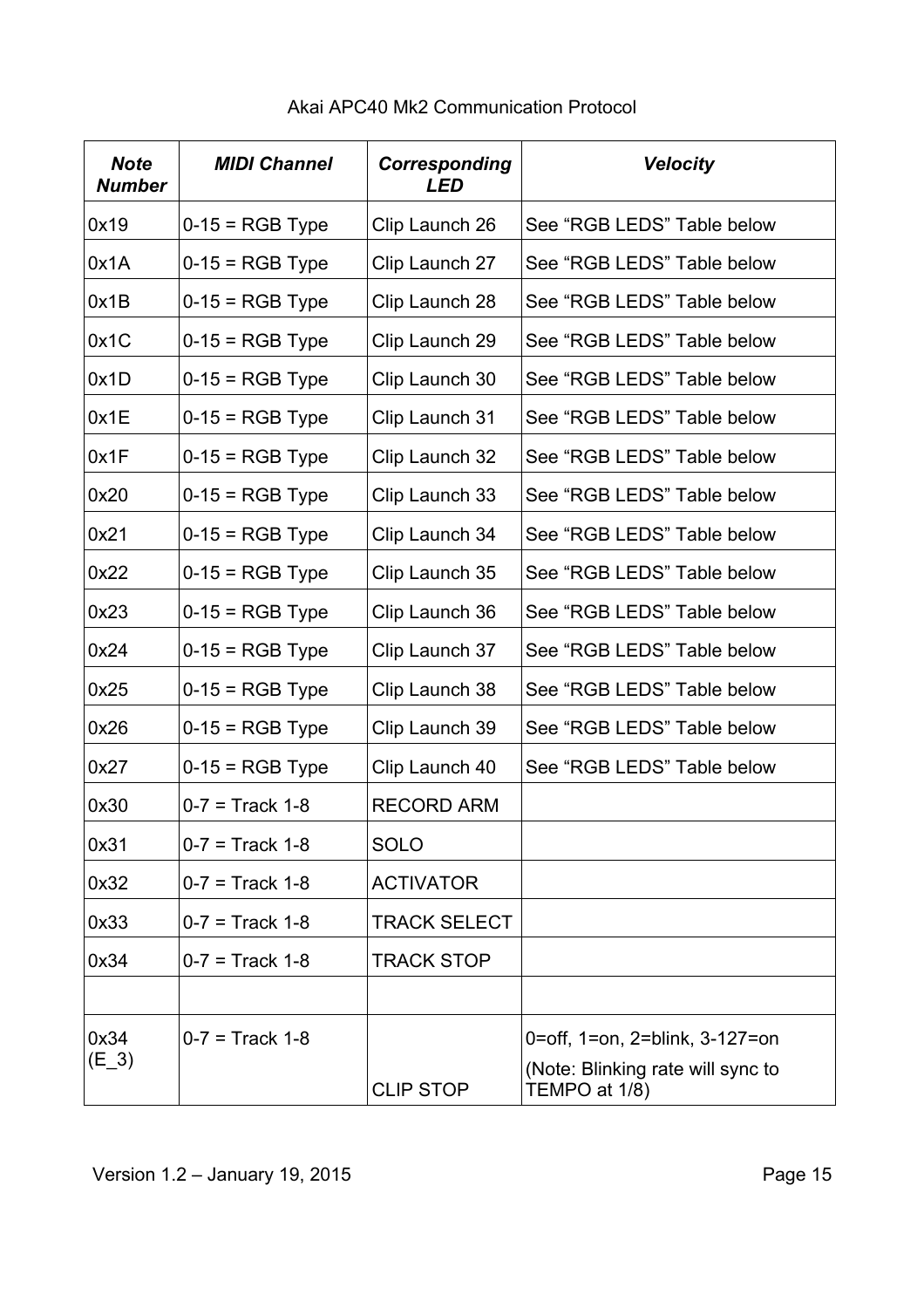| <b>Note</b><br><b>Number</b> | <b>MIDI Channel</b>                            | <b>Corresponding</b><br><b>LED</b> | <b>Velocity</b>               |
|------------------------------|------------------------------------------------|------------------------------------|-------------------------------|
| 0x3A<br>(A#3)                |                                                | <b>DEVICE LEFT</b>                 | 0=off, 1-127=on               |
| 0x3B<br>$(B_3)$              |                                                | <b>DEVICE RIGHT</b>                | 0=off, 1-127=on               |
| 0x3C<br>$(C_4)$              |                                                | <b>BANK LEFT</b>                   | 0=off, 1-127=on               |
| 0x3D<br>(C#4)                |                                                | <b>BANK RIGHT</b>                  | 0=off, 1-127=on               |
| 0x3E<br>$(D_4)$              |                                                | DEVICE ON/OFF 0=off, 1-127=on      |                               |
| 0x3F<br>(D#4)                |                                                | <b>DEVICE LOCK</b>                 | 0=off, 1-127=on               |
| 0x40<br>$(E_4)$              |                                                | <b>CLIP/DEVICE</b><br><b>VIEW</b>  | 0=off, 1-127=on               |
| 0x41<br>$(F_4)$              |                                                | <b>DETAIL VIEW</b>                 | 0=off, 1-127=on               |
| 0X42<br>(F#4)                | $0 - 7 =$ Track 1-8                            | <b>CROSSFADER</b><br>A/B           | 0=off, 1=Yellow, 2-127=Orange |
| 0x50<br>(G#5)                |                                                | <b>MASTER</b>                      | 0=off, 1-127=on               |
| 0x51                         |                                                | <b>STOP ALL</b><br><b>CLIPS</b>    | -none-                        |
| 0x52<br>(A#5)                | $0-15 = RGB LEDs$<br>Type (See table<br>below) | <b>SCENE</b><br><b>LAUNCH1</b>     | See "RGB LEDs" Table below    |
| 0x53<br>$(B_5)$              | $0-15 = RGB LEDs$<br>Type (See table<br>below) | <b>SCENE</b><br><b>LAUNCH 2</b>    | See "RGB LEDs" Table below    |
| 0x54<br>$(C_6)$              | $0-15 = RGB LEDs$<br>Type (See table<br>below) | <b>SCENE</b><br><b>LAUNCH 3</b>    | See "RGB LEDs" Table below    |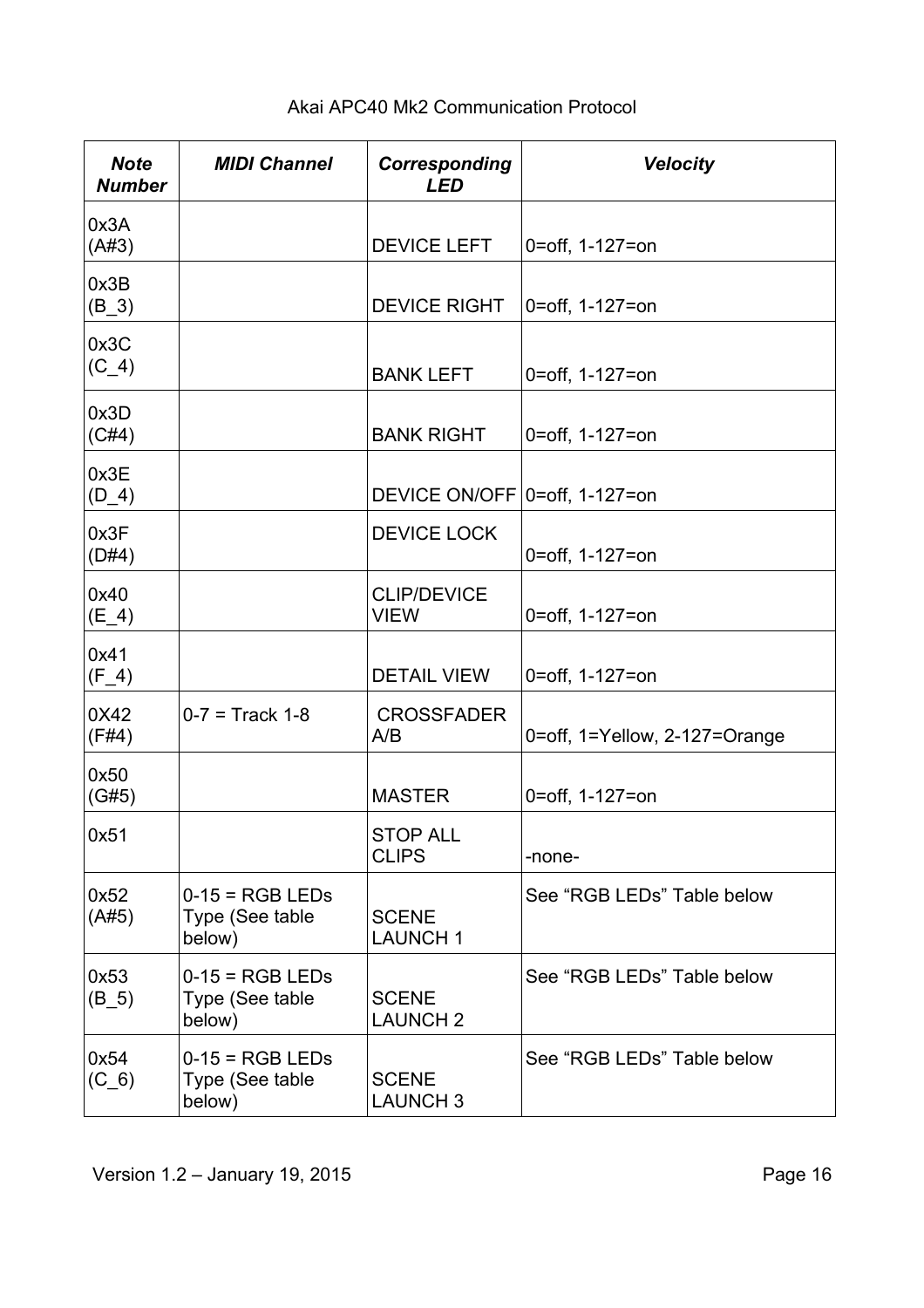| <b>Note</b><br><b>Number</b> | <b>MIDI Channel</b>                            | <b>Corresponding</b><br><b>LED</b> | <b>Velocity</b>            |
|------------------------------|------------------------------------------------|------------------------------------|----------------------------|
| 0x55<br>(C#7)                | $0-15 = RGB LEDs$<br>Type (See table<br>below) | <b>SCENE</b><br><b>LAUNCH 4</b>    | See "RGB LEDs" Table below |
| 0x56<br>$(D_7)$              | $0-15 = RGB LEDs$<br>Type (See table<br>below) | <b>SCENE</b><br><b>LAUNCH 5</b>    | See "RGB LEDs" Table below |
| 0x57<br>(D#7)                |                                                | <b>PAN</b>                         | 0=off, 1-127=on            |
| 0x58<br>$(E_7)$              |                                                | <b>SENDS</b>                       | 0=off, 1-127=on            |
| 0x59<br>$(F_7)$              |                                                | <b>USER</b>                        | 0=off, 1-127=on            |
| 0x5A<br>$(F#_7)$             |                                                | <b>METRONOME</b>                   | 0=off, 1-127=on            |
| 0x5B                         |                                                | <b>PLAY</b>                        | 0=off, 1-127=on            |
| 0x5D                         |                                                | <b>RECORD</b>                      | 0=off, 1-127=on            |
| 0x5E                         |                                                | UP                                 | -none-                     |
| 0x5F                         |                                                | <b>DOWN</b>                        | -none-                     |
| 0x60                         |                                                | <b>RIGHT</b>                       | -none-                     |
| 0x61                         |                                                | <b>LEFT</b>                        | -none-                     |
| 0x62                         |                                                | <b>SHIFT</b>                       | -none-                     |
| 0x63                         |                                                | <b>TAP TEMPO</b>                   | -none-                     |
| 0x64                         |                                                | NUDGE -                            | -none-                     |
| 0x65                         |                                                | NUDGE +                            | -none-                     |
| 0x66                         |                                                | <b>SESSION</b><br><b>RECORD</b>    | 0=off, 1-127=on            |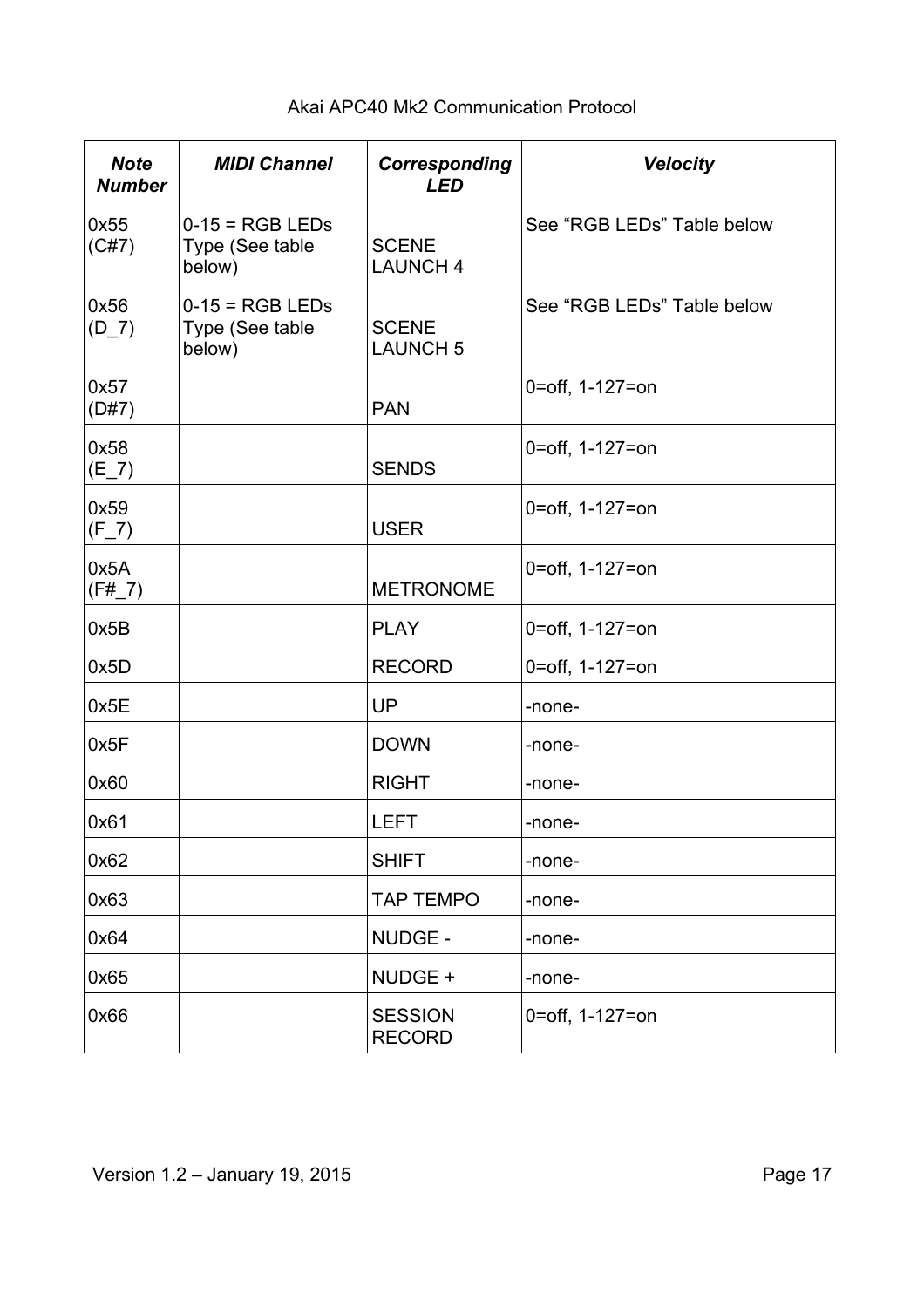# *RGB LEDs Type*

| <b>MIDI Channel</b> | <b>Function</b>                 |
|---------------------|---------------------------------|
| $\overline{0}$      | <b>Primary Color</b>            |
| 1                   | Secondary Color - Oneshot 1/24  |
| $\overline{2}$      | Secondary Color - Oneshot 1/16  |
| 3                   | Secondary Color - Oneshot 1/8   |
| $\overline{4}$      | Secondary Color - Oneshot 1/4   |
| 5                   | Secondary Color - Oneshot 1/2   |
| 6                   | Secondary Color - Pulsing 1/24  |
| $\overline{7}$      | Secondary Color - Pulsing 1/16  |
| 8                   | Secondary Color - Pulsing 1/8   |
| 9                   | Secondary Color - Pulsing 1/4   |
| 10                  | Secondary Color - Pulsing 1/2   |
| 11                  | Secondary Color - Blinking 1/24 |
| 12                  | Secondary Color - Blinking 1/16 |
| 13                  | Secondary Color - Blinking 1/8  |
| 14                  | Secondary Color - Blinking 1/4  |
| 15                  | Secondary Color - Blinking 1/2  |

# *RGB LEDs*

| <b>Name</b> | Color    | <b>Velocity</b> |
|-------------|----------|-----------------|
| 60          | #000000  | $\mathbf 0$     |
| 59          | #1E1E1E  | 1               |
| 58          | #7F7F7F  | $\overline{2}$  |
| 57          | #FFFFFFF | $\mathfrak{S}$  |
|             | #FF4C4C  | $\overline{4}$  |
| 2           | #FF0000  | 5               |
| 3           | #590000  | $6\,$           |
| 4           | #190000  | 7               |
| 5           | #FFBD6C  | 8               |
| 6           | #FF5400  | 9               |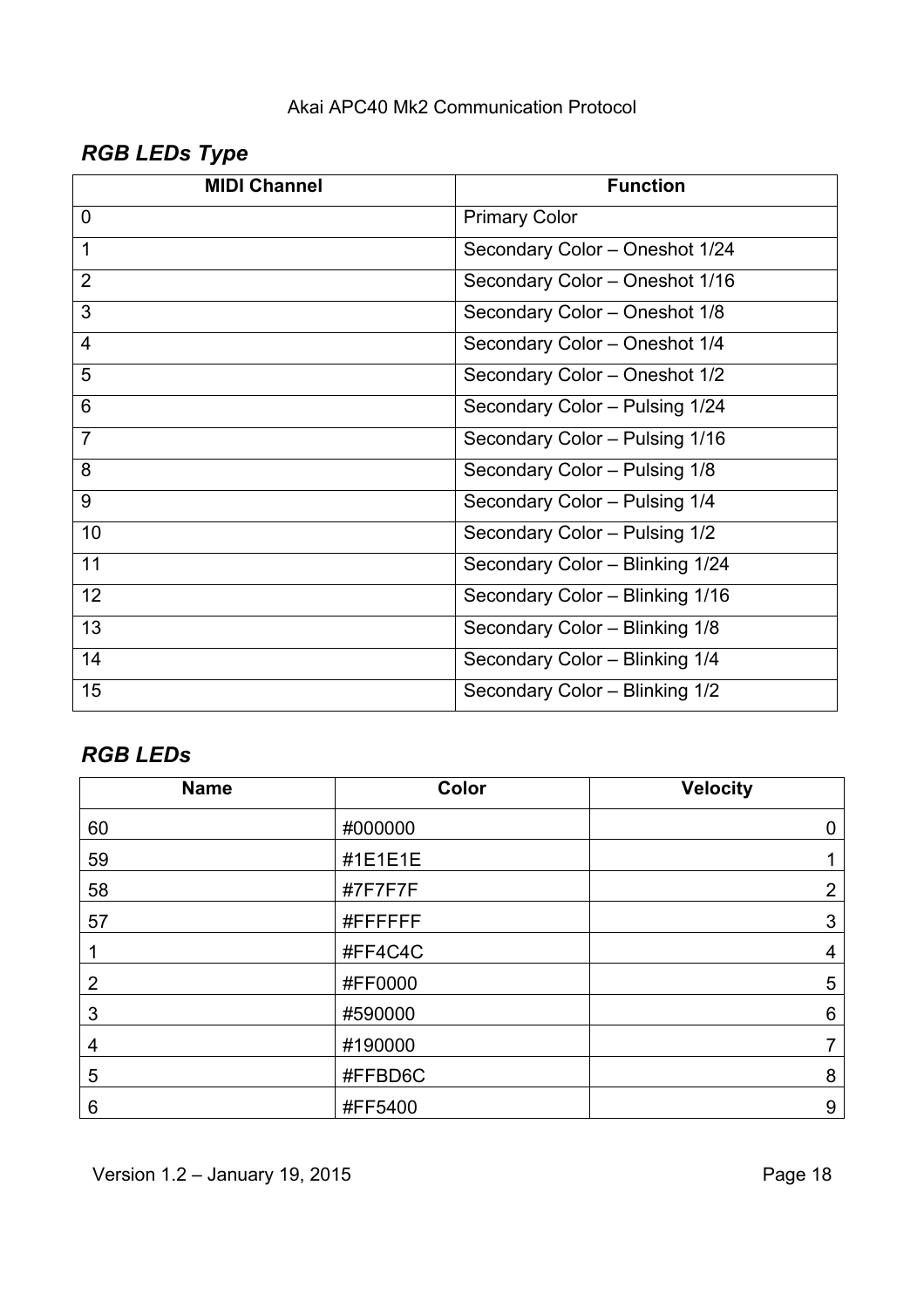| $\overline{7}$ | #591D00 | 10 <sub>1</sub> |
|----------------|---------|-----------------|
| 8              | #271B00 | 11              |
| 9              | #FFFF4C | 12              |
| 10             | #FFFF00 | 13              |
| 11             | #595900 | 14              |
| 12             | #191900 | 15              |
| 13             | #88FF4C | 16              |
| 14             | #54FF00 | 17              |
| 15             | #1D5900 | 18              |
| 16             | #142B00 | 19              |
| 17             | #4CFF4C | 20              |
| 18             | #00FF00 | 21              |
| 19             | #005900 | 22              |
| 20             | #001900 | 23              |
| 21             | #4CFF5E | 24              |
| 22             | #00FF19 | 25              |
| 23             | #00590D | 26              |
| 24             | #001902 | 27              |
| 25             | #4CFF88 | 28              |
| 26             | #00FF55 | 29              |
| 27             | #00591D | 30              |
| 28             | #001F12 | 31              |
| 29             | #4CFFB7 | 32              |
| 30             | #00FF99 | 33              |
| 31             | #005935 | 34              |
| 32             | #001912 | 35              |
| 33             | #4CC3FF | 36              |
| 34             | #00A9FF | 37              |
| 35             | #004152 | 38              |
| 36             | #001019 | 39              |
| 37             | #4C88FF | 40              |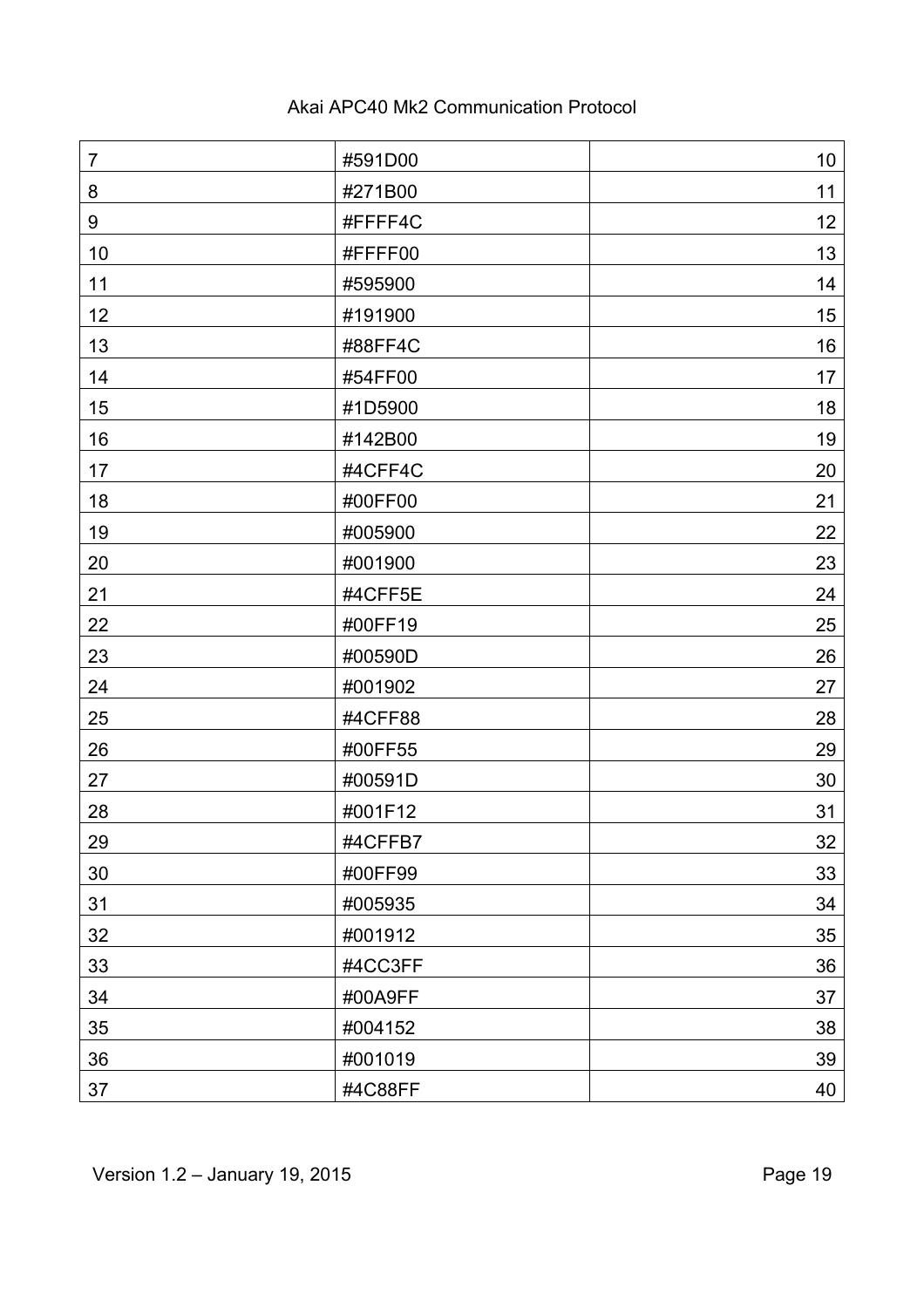| 38       | #0055FF | 41 |
|----------|---------|----|
| 39       | #001D59 | 42 |
| 40       | #000819 | 43 |
| 41       | #4C4CFF | 44 |
| 42       | #0000FF | 45 |
| 43       | #000059 | 46 |
| 44       | #000019 | 47 |
| 45       | #874CFF | 48 |
| 46       | #5400FF | 49 |
| 47       | #190064 | 50 |
| 48       | #0F0030 | 51 |
| 49       | #FF4CFF | 52 |
| 50       | #FF00FF | 53 |
| 51       | #590059 | 54 |
| 52       | #190019 | 55 |
| 53       | #FF4C87 | 56 |
| 54       | #FF0054 | 57 |
| 55       | #59001D | 58 |
| 56       | #220013 | 59 |
| 0xED4325 | #FF1500 | 60 |
| 0xBD6100 | #993500 | 61 |
| 0xB08B00 | #795100 | 62 |
| 0x85961F | #436400 | 63 |
| 0x539F31 | #033900 | 64 |
| 0x0A9C8E | #005735 | 65 |
| 0x007ABD | #00547F | 66 |
| 0x0303FF | #0000FF | 67 |
| 0x2F52A2 | #00454F | 68 |
| 0x624BAD | #2500CC | 69 |
| 0x7B7B7B | #7F7F7F | 70 |
| 0x3C3C3C | #202020 | 71 |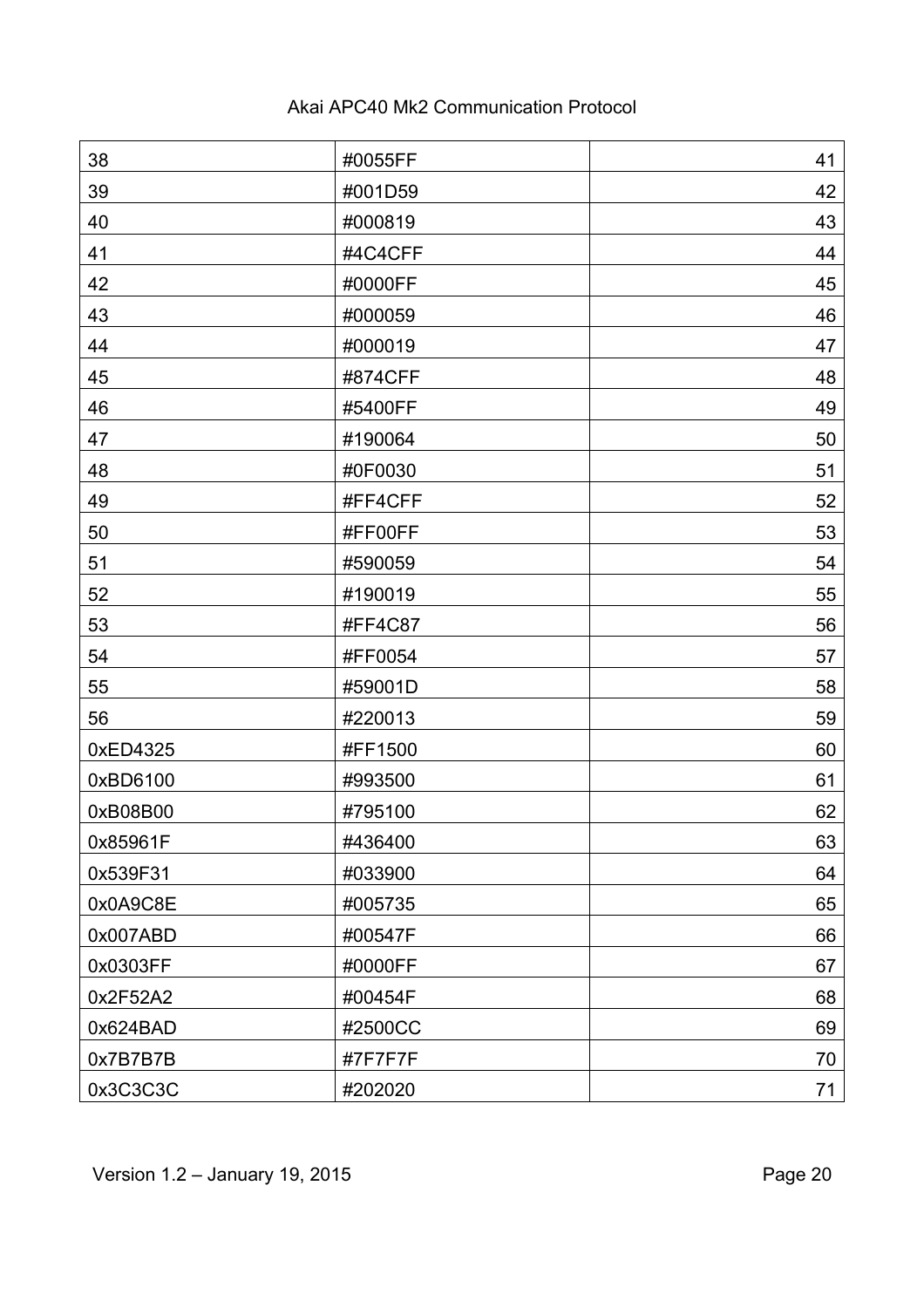| 0xFF0505 | #FF0000 | 72  |
|----------|---------|-----|
| 0xBFBA69 | #BDFF2D | 73  |
| 0xA6BE00 | #AFED06 | 74  |
| 0x7AC634 | #64FF09 | 75  |
| 0x3DC300 | #108B00 | 76  |
| 0x00BFAF | #00FF87 | 77  |
| 0x10A4EE | #00A9FF | 78  |
| 0x5480E4 | #002AFF | 79  |
| 0x886CE4 | #3F00FF | 80  |
| 0xA34BAD | #7A00FF | 81  |
| 0xB73D69 | #B21A7D | 82  |
| 0x965735 | #402100 | 83  |
| 0xF66C03 | #FF4A00 | 84  |
| 0xBFFB00 | #88E106 | 85  |
| 0x87FF67 | #72FF15 | 86  |
| 0x1AFF2F | #00FF00 | 87  |
| 0x25FFA8 | #3BFF26 | 88  |
| 0x5CFFE8 | #59FF71 | 89  |
| 0x19E9FF | #38FFCC | 90  |
| 0x8BC5FF | #5B8AFF | 91  |
| 0x92A7FF | #3151C6 | 92  |
| 0xB88DFF | #877FE9 | 93  |
| 0xD86CE4 | #D31DFF | 94  |
| 0xFF39D4 | #FF005D | 95  |
| 0xFFA529 | #FF7F00 | 96  |
| 0xFFF034 | #B9B000 | 97  |
| 0xE3F403 | #90FF00 | 98  |
| 0xDBC300 | #835D07 | 99  |
| 0xBE9D63 | #392b00 | 100 |
| 0x89B47D | #144C10 | 101 |
| 0x88C2BA | #0D5038 | 102 |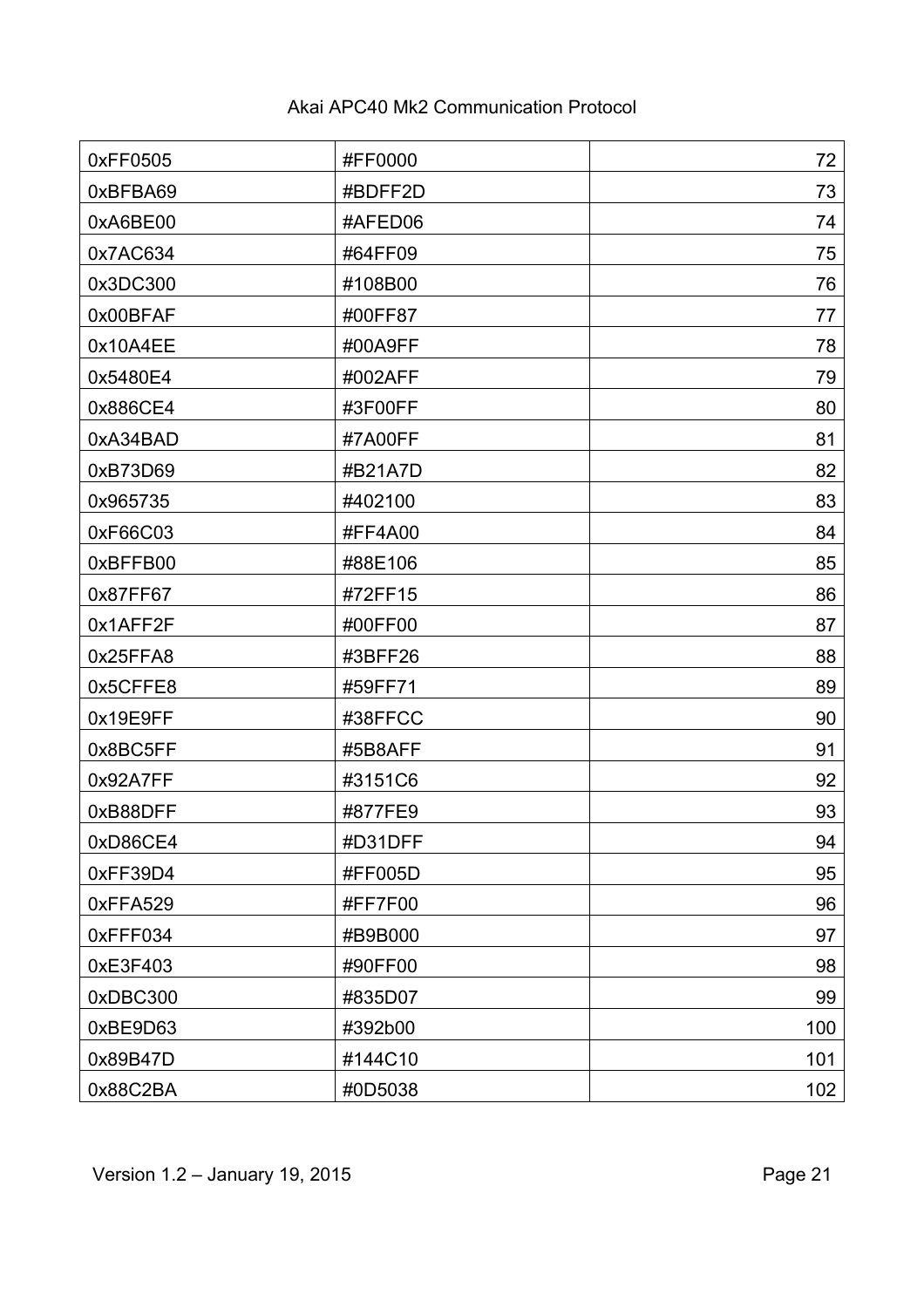| 0x9BB3C4           | #15152A | 103 |
|--------------------|---------|-----|
| 0x85A5C2           | #16205A | 104 |
| 0xC68B7C           | #693C1C | 105 |
| 0xF14080           | #A8000A | 106 |
| 0xFF94A6           | #DE513D | 107 |
| 0xFFA374           | #D86A1C | 108 |
| 0xFFEE9F           | #FFE126 | 109 |
| 0xD2E498           | #9EE12F | 110 |
| 0xBAD074           | #67B50F | 111 |
| 0xA9A9A9           | #1E1E30 | 112 |
| 0xD4FDE1           | #DCFF6B | 113 |
| 0xCDF1F8           | #80FFBD | 114 |
| 0xB9C1E3           | #9A99FF | 115 |
| 0xCDBBE4           | #8E66FF | 116 |
| 0xD0D0D0           | #404040 | 117 |
| 0xDFE6E5           | #757575 | 118 |
| <b>OXFFFFFFF</b>   | #E0FFFF | 119 |
| Red                | #A00000 | 120 |
| <b>Red Half</b>    | #350000 | 121 |
| Green              | #1AD000 | 122 |
| <b>Green Half</b>  | #074200 | 123 |
| Yellow             | #B9B000 | 124 |
| <b>Yellow Half</b> | #3F3100 | 125 |
| Amber              | #B35F00 | 126 |
| <b>Amber Half</b>  | #4B1502 | 127 |

# *Outbound Message Type 2: Controller Value Update messages*

Controls that report an absolute value for their position for inbound messages can have their controller value updated via a Controller Value Update message. This will be done using a MIDI controller message. The field normally associated with controller number will be used to specify the Control ID. The field normally associated with controller value will be used to update the value of a controller on the APC40 Mk2.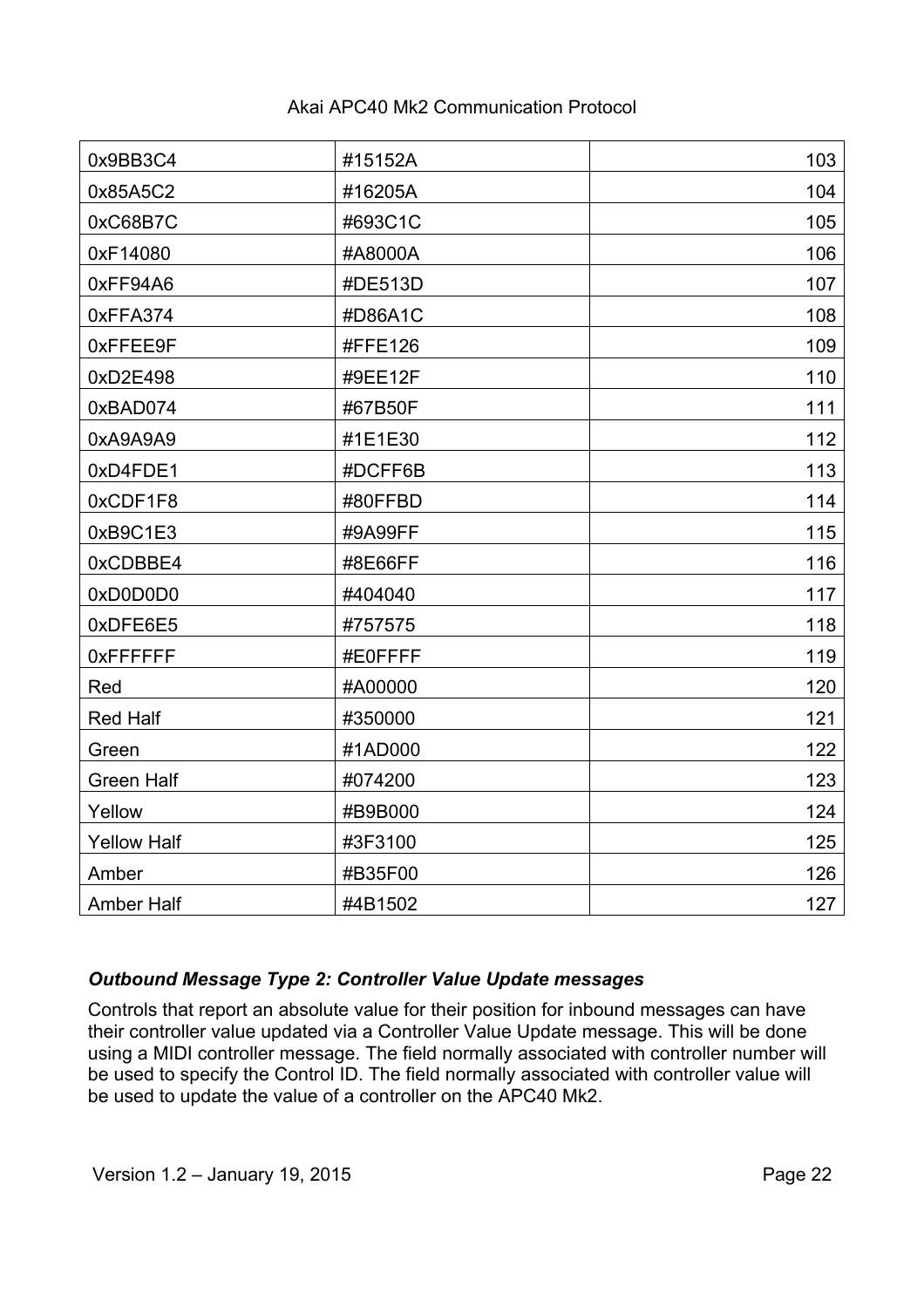# *MIDI Controller message*

| <b>Byte</b><br><b>Number</b> | Value                            | <b>Description</b>                                                                   |
|------------------------------|----------------------------------|--------------------------------------------------------------------------------------|
|                              | $0xB$ cha<br>n>                  | MIDI Controller. The 4-bit <chan> value will be used for the track<br/>strips</chan> |
| $\overline{2}$               | <controll<br>D&gt;</controll<br> | Identifier for control surface object                                                |
| 3                            | Data                             | Control value                                                                        |

# *Assignment of controller numbers to absolute controllers*

| <b>Control</b>                     | <b>MIDI Channel</b>                                         | <b>Control</b><br>ID | <b>Notes</b>                           |
|------------------------------------|-------------------------------------------------------------|----------------------|----------------------------------------|
| <b>TRACK</b><br><b>FADER</b>       | $0 - 7 =$ Tracks 1-8                                        | 0x07                 |                                        |
| <b>TEMPO</b><br><b>KNOB</b>        |                                                             | 0x0D                 |                                        |
| <b>MASTER</b><br><b>FADER</b>      |                                                             | 0x0E                 |                                        |
| <b>CROSSFAD</b><br>ER              |                                                             | 0x0F                 |                                        |
| <b>DEVICE</b><br>KNOB <sub>1</sub> | $0-8$ = Tracks 1-8,<br><b>Master</b><br>(for mode 0 only)   | 0x10                 | See "Interpretation of LED Ring Types" |
| <b>DEVICE</b><br>KNOB <sub>2</sub> | $0-8$ = Tracks 1-8,<br><b>Master</b><br>(for mode 0 only)   | 0x11                 | See "Interpretation of LED Ring Types" |
| <b>DEVICE</b><br>KNOB <sub>3</sub> | $0 - 8 =$ Tracks 1-8,<br><b>Master</b><br>(for mode 0 only) | 0x12                 | See "Interpretation of LED Ring Types" |
| <b>DEVICE</b><br>KNOB <sub>4</sub> | $0-8$ = Tracks 1-8,<br><b>Master</b><br>(for mode 0 only)   | 0x13                 | See "Interpretation of LED Ring Types" |
| <b>DEVICE</b>                      | $0 - 8 =$ Tracks 1-8,                                       | 0x14                 | See "Interpretation of LED Ring Types" |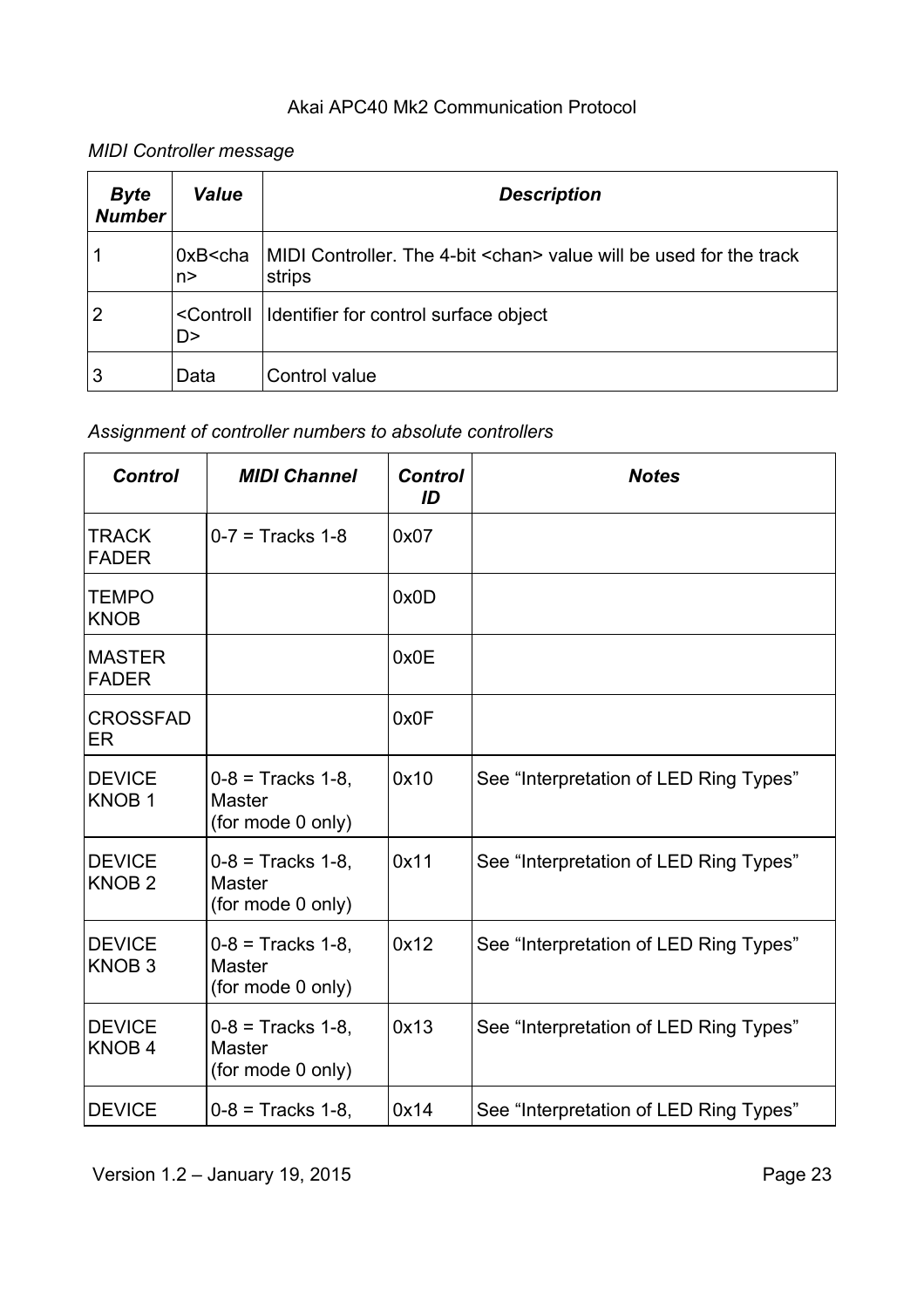#### *Control MIDI Channel Control ID Notes* KNOB 5 Master (for mode 0 only) **DEVICE** KNOB 6  $0 - 8 =$  Tracks 1-8, **Master** (for mode 0 only) 0x15 See "Interpretation of LED Ring Types" **DEVICE** KNOB 7  $0 - 8 =$  Tracks 1-8. **Master** (for mode 0 only) 0x16 See "Interpretation of LED Ring Types" **DEVICE** KNOB 8  $0 - 8 =$  Tracks 1-8, Master (for mode 0 only) 0x17 See "Interpretation of LED Ring Types" **DEVICE** KNOB 1 LED Ring Type  $0 - 8 =$  Tracks 1-8. Master (for mode 0 only)  $0x18$   $|0=$ off, 1=Single, 2=Volume Style, 3=Pan Style, 4-127=Single **DEVICE** KNOB 2 LED Ring Type  $0 - 8 =$  Tracks 1-8. Master (for mode 0 only) 0x19 | 0=off, 1=Single, 2=Volume Style, 3=Pan Style, 4-127=Single **DEVICE** KNOB 3 LED Ring Type  $0 - 8 =$  Tracks 1-8. **Master** (for mode 0 only) 0x1A 0=off, 1=Single, 2=Volume Style, 3=Pan Style, 4-127=Single **DEVICE** KNOB 4 LED Ring Type 0-8 = Tracks 1-8, **Master** (for mode 0 only) 0x1B | 0=off, 1=Single, 2=Volume Style, 3=Pan Style, 4-127=Single **DEVICE** KNOB 5 LED Ring Type  $0 - 8 =$  Tracks 1-8. **Master** (for mode 0 only)  $0x1C$   $|0=$ off, 1=Single, 2=Volume Style, 3=Pan Style, 4-127=Single **DEVICE** KNOB 6 LED Ring Type  $0 - 8 =$  Tracks 1-8 **Master** (for mode 0 only) 0x1D | 0=off, 1=Single, 2=Volume Style, 3=Pan Style, 4-127=Single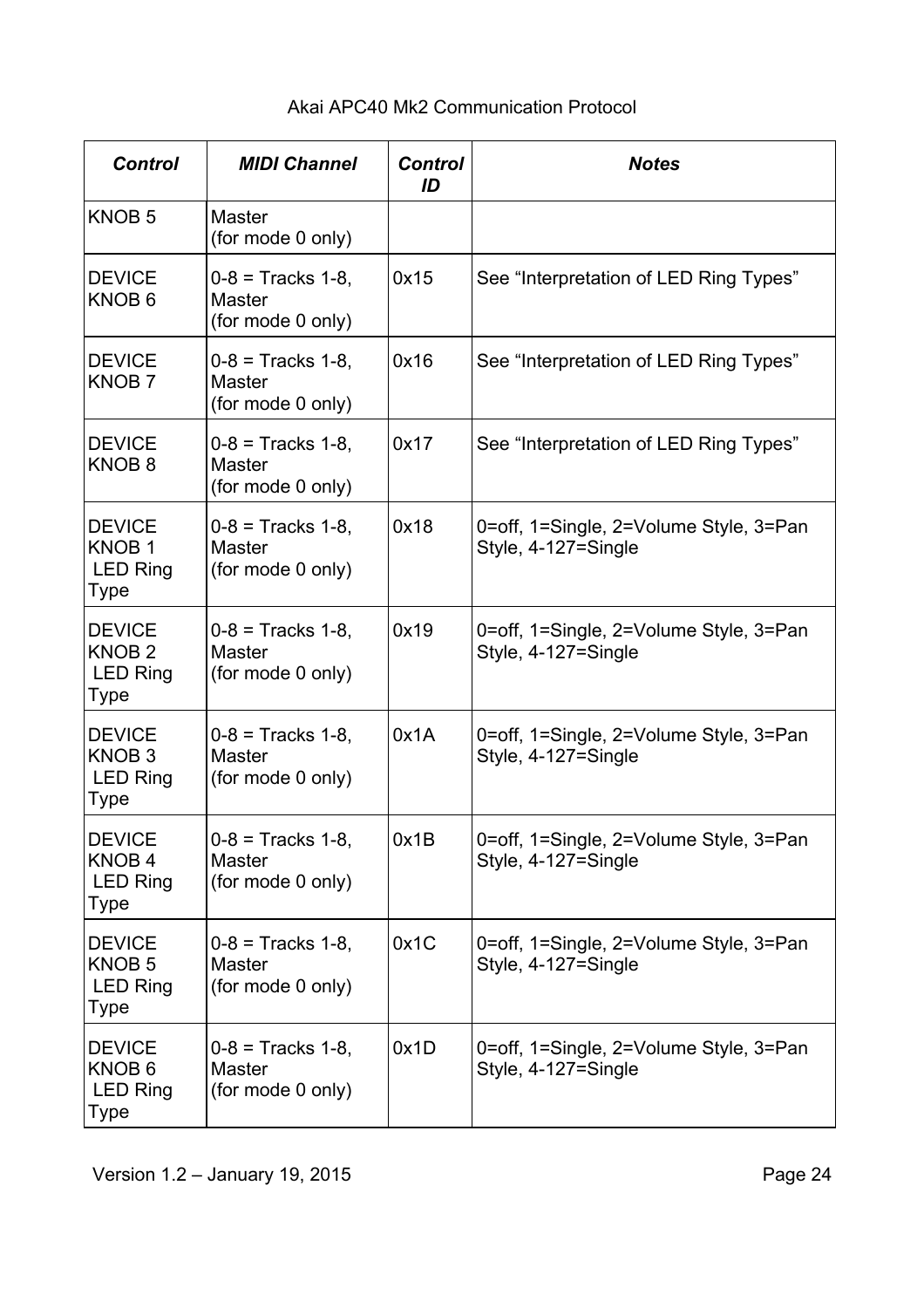| <b>Control</b>                                                | <b>MIDI Channel</b>                                       | <b>Control</b><br>ID | <b>Notes</b>                                                  |
|---------------------------------------------------------------|-----------------------------------------------------------|----------------------|---------------------------------------------------------------|
| <b>DEVICE</b><br>KNOB <sub>7</sub><br><b>LED Ring</b><br>Type | $0-8$ = Tracks 1-8,<br><b>Master</b><br>(for mode 0 only) | 0x1E                 | 0=off, 1=Single, 2=Volume Style, 3=Pan<br>Style, 4-127=Single |
| <b>DEVICE</b><br>KNOB <sub>8</sub><br><b>LED Ring</b><br>Type | $0-8$ = Tracks 1-8.<br><b>Master</b><br>(for mode 0 only) | 0x1F                 | 0=off, 1=Single, 2=Volume Style, 3=Pan<br>Style, 4-127=Single |
| <b>CUE LEVEL</b>                                              |                                                           | 0x2F                 |                                                               |
| <b>TRACK</b><br>KNOB <sub>1</sub>                             |                                                           | 0x30                 | APC40 Mk2 will light up ring LEDs<br>according to ring type   |
| <b>TRACK</b><br>KNOB <sub>2</sub>                             |                                                           | 0x31                 | APC40 Mk2 will light up ring LEDs<br>according to ring type   |
| <b>TRACK</b><br>KNOB <sub>3</sub>                             |                                                           | 0x32                 | APC40 Mk2 will light up ring LEDs<br>according to ring type   |
| <b>TRACK</b><br>KNOB <sub>4</sub>                             |                                                           | 0x33                 | APC40 Mk2 will light up ring LEDs<br>according to ring type   |
| <b>TRACK</b><br><b>KNOB 5</b>                                 |                                                           | 0x34                 | APC40 Mk2 will light up ring LEDs<br>according to ring type   |
| <b>TRACK</b><br>KNOB <sub>6</sub>                             |                                                           | 0x35                 | APC40 Mk2 will light up ring LEDs<br>according to ring type   |
| <b>TRACK</b><br><b>KNOB7</b>                                  |                                                           | 0x36                 | APC40 Mk2 will light up ring LEDs<br>according to ring type   |
| <b>TRACK</b><br>KNOB <sub>8</sub>                             |                                                           | 0x37                 | APC40 Mk2 will light up ring LEDs<br>according to ring type   |
| <b>TRACK</b><br><b>KNOB 1 LED</b><br><b>Ring Type</b>         |                                                           | 0x38                 | 0=off, 1=Single, 2=Volume Style, 3=Pan<br>Style, 4-127=Single |
| <b>TRACK</b><br>KNOB 2 LED<br><b>Ring Type</b>                |                                                           | 0x39                 | 0=off, 1=Single, 2=Volume Style, 3=Pan<br>Style, 4-127=Single |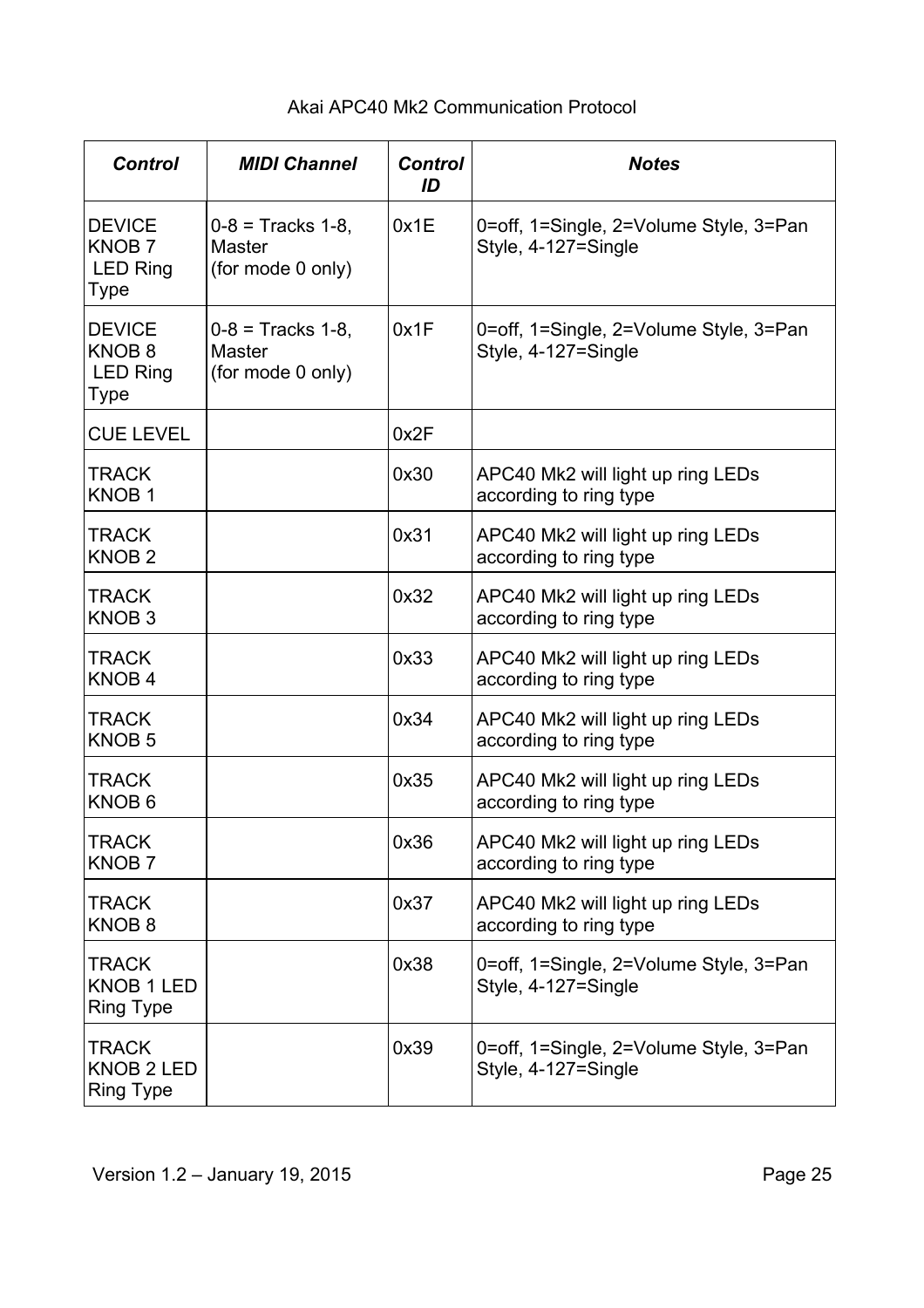| <b>Control</b>                                        | <b>MIDI Channel</b> | <b>Control</b><br>ID | <b>Notes</b>                                                  |
|-------------------------------------------------------|---------------------|----------------------|---------------------------------------------------------------|
| <b>TRACK</b><br><b>KNOB 3 LED</b><br><b>Ring Type</b> |                     | 0x3A                 | 0=off, 1=Single, 2=Volume Style, 3=Pan<br>Style, 4-127=Single |
| <b>TRACK</b><br><b>KNOB 4 LED</b><br><b>Ring Type</b> |                     | 0x3B                 | 0=off, 1=Single, 2=Volume Style, 3=Pan<br>Style, 4-127=Single |
| <b>TRACK</b><br>KNOB 5 LED<br><b>Ring Type</b>        |                     | 0x3C                 | 0=off, 1=Single, 2=Volume Style, 3=Pan<br>Style, 4-127=Single |
| <b>TRACK</b><br>KNOB 6 LED<br><b>Ring Type</b>        |                     | 0x3D                 | 0=off, 1=Single, 2=Volume Style, 3=Pan<br>Style, 4-127=Single |
| <b>TRACK</b><br><b>KNOB 7 LED</b><br><b>Ring Type</b> |                     | 0x3E                 | 0=off, 1=Single, 2=Volume Style, 3=Pan<br>Style, 4-127=Single |
| <b>TRACK</b><br>KNOB 8 LED<br><b>Ring Type</b>        |                     | 0x3F                 | 0=off, 1=Single, 2=Volume Style, 3=Pan<br>Style, 4-127=Single |
| Footswitch                                            |                     | 0x40                 |                                                               |

# *Interpretation of LED Ring Types*

The LED rings will display its controller value with the LEDs based on the LED Ring Types. This LED Ring Type can be set by the Host by sending an appropriate controller value message. The "Min" and "Max" columns below will state the range of the controller value that will match the LED states as shown in the "Display" column. The "LED STATES" column below will show the state of each of the 15 LEDs going from left to right. A "0" indicates that the LED within the LED ring is OFF. A "1" indicates that the LED within the LED ring in ON.

# A. SINGLE

| MIN I | MAX | <b>LED STATES</b> |
|-------|-----|-------------------|
| O     |     | 100000000000000   |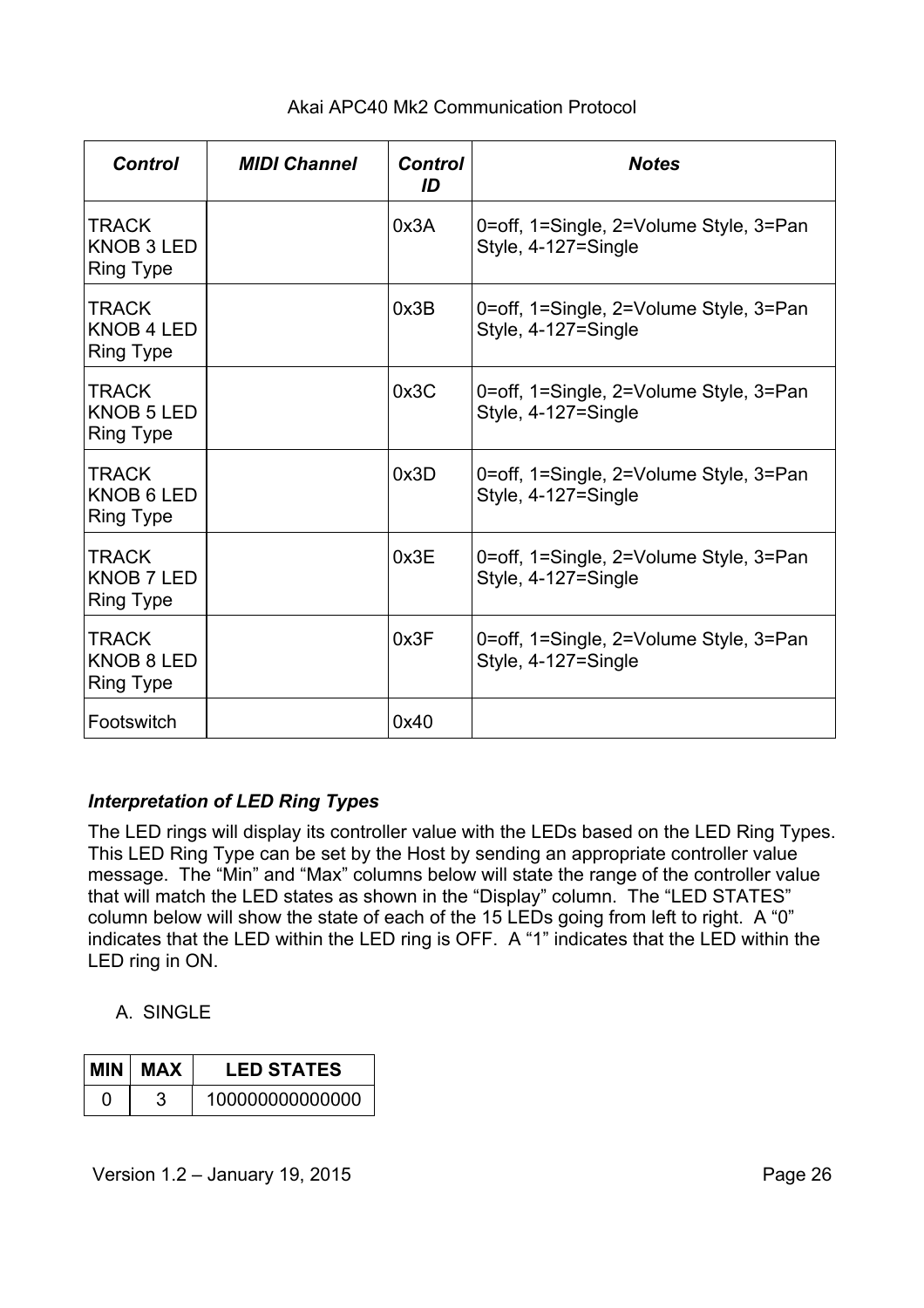| <b>MIN</b> | <b>MAX</b> | <b>LED STATES</b> |
|------------|------------|-------------------|
| 4          | 8          | 110000000000000   |
| 9          | 12         | 01000000000000    |
| 13         | 17         | 011000000000000   |
| 18         | 21         | 001000000000000   |
| 22         | 25         | 001100000000000   |
| 26         | 30         | 000100000000000   |
| 31         | 34         | 000110000000000   |
| 35         | 38         | 000010000000000   |
| 39         | 43         | 000011000000000   |
| 44         | 47         | 000001000000000   |
| 48         | 52         | 000001100000000   |
| 53         | 56         | 000000100000000   |
| 57         | 60         | 000000110000000   |
| 61         | 65         | 000000010000000   |
| 66         | 69         | 000000011000000   |
| 70         | 73         | 000000001000000   |
| 74         | 78         | 000000001100000   |
| 79         | 82         | 000000000100000   |
| 83         | 87         | 000000000110000   |
| 88         | 91         | 000000000010000   |
| 92         | 95         | 000000000011000   |
| 96         | 100        | 000000000001000   |
| 101        | 104        | 000000000001100   |
| 105        | 108        | 00000000000100    |
| 109        | 113        | 00000000000110    |
| 114        | 117        | 00000000000010    |
| 118        | 122        | 000000000000011   |
| 123        | 127        | 00000000000001    |

# B. VOLUME STYLE

Version 1.2 - January 19, 2015 **Page 27**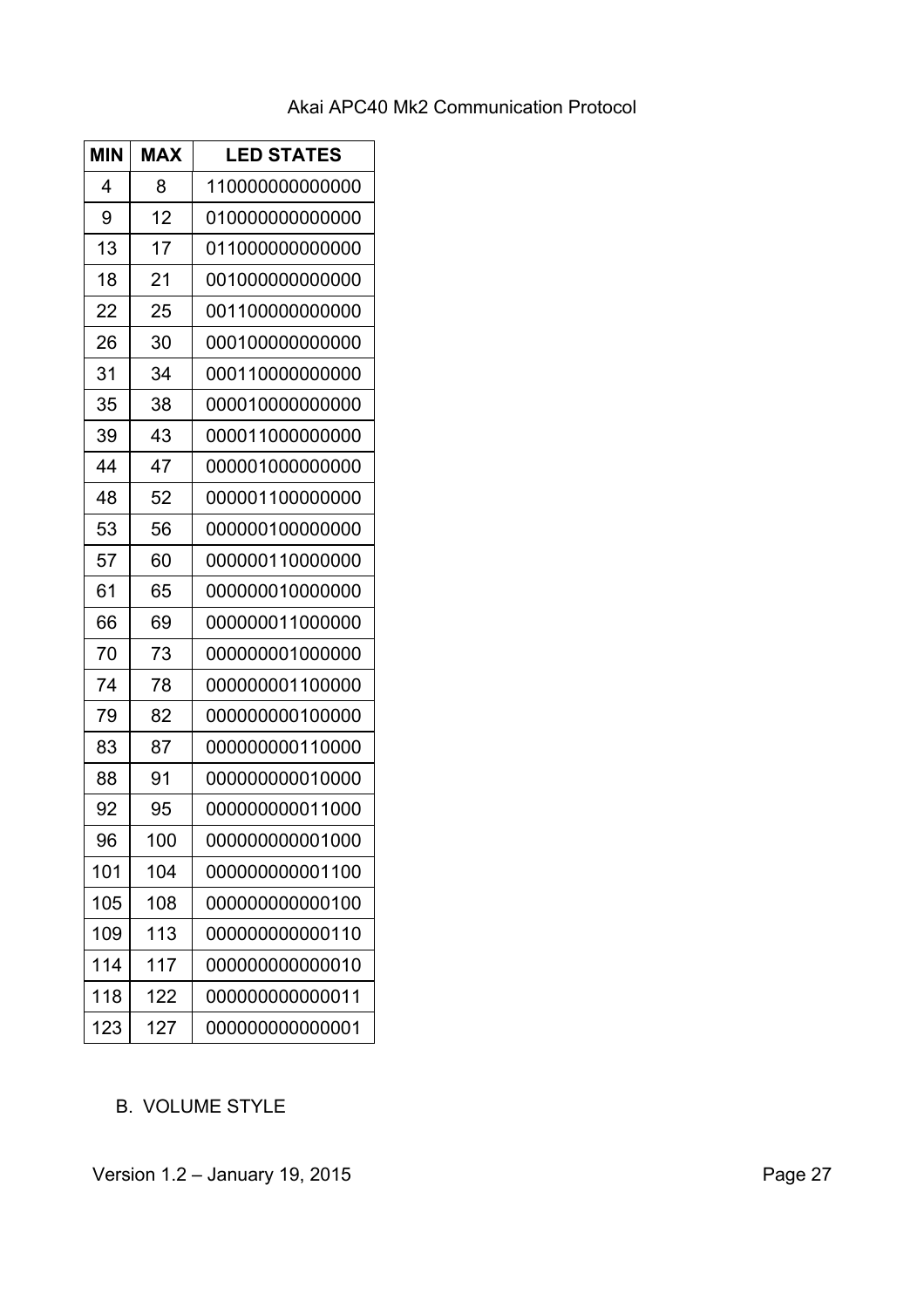| <b>MIN</b> | <b>MAX</b> | <b>LED STATES</b> |
|------------|------------|-------------------|
| 0          | 0          | 000000000000000   |
| 1          | 9          | 100000000000000   |
| 10         | 18         | 110000000000000   |
| 19         | 27         | 111000000000000   |
| 28         | 36         | 111100000000000   |
| 37         | 45         | 111110000000000   |
| 46         | 54         | 111111000000000   |
| 55         | 63         | 111111100000000   |
| 64         | 71         | 111111110000000   |
| 72         | 80         | 111111111000000   |
| 81         | 89         | 111111111100000   |
| 90         | 98         | 111111111110000   |
| 99         | 107        | 111111111111000   |
| 108        | 116        | 111111111111100   |
| 117        | 126        | 111111111111110   |
| 127        | 127        | 111111111111111   |

# C. PAN STYLE

| MIN | <b>MAX</b> | <b>LED STATES</b> |
|-----|------------|-------------------|
| 0   | 8          | 111111110000000   |
| 9   | 17         | 011111110000000   |
| 18  | 26         | 001111110000000   |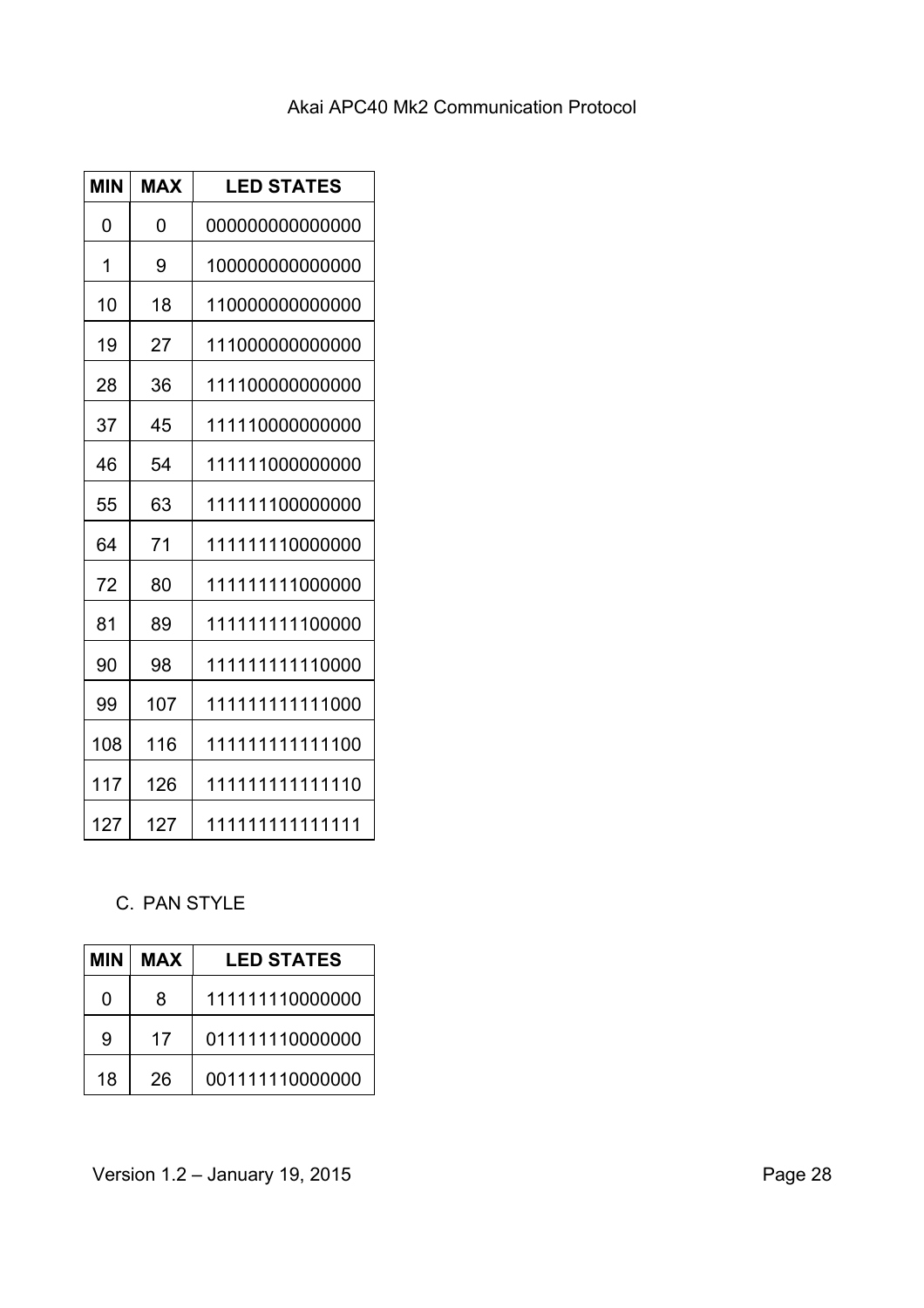| <b>MIN</b> | MAX | <b>LED STATES</b> |
|------------|-----|-------------------|
| 27         | 35  | 000111110000000   |
| 36         | 44  | 000011110000000   |
| 45         | 53  | 000001110000000   |
| 54         | 62  | 000000110000000   |
| 63         | 64  | 000000010000000   |
| 65         | 73  | 000000011000000   |
| 74         | 82  | 000000011100000   |
| 83         | 91  | 000000011110000   |
| 92         | 100 | 000000011111000   |
| 101        | 109 | 000000011111100   |
| 110        | 118 | 000000011111110   |
| 119        | 127 | 000000011111111   |

# *Communications from device to PC Host - "Inbound" messages*

These messages will be used to report control surface events from the device to the PC Host and as a response to requests from the PC host.

# **Inbound Standard MIDI Message types**

These messages will use standard MIDI messages.

Each message type will contain a Control Identifier field, which will identify the control surface object to which the message pertains.

Each message type will contain a data field, which may contain information about either the new value of the control surface object or how it has changed since the last report.

# *Type NOTE1: Note-on/Note-off messages*

Some devices (such as buttons) have two states and the transitions between these states will be reported using MIDI note-on (when the button is depressed) and note-off (when the button is released). The field normally associated with note number will be used to specify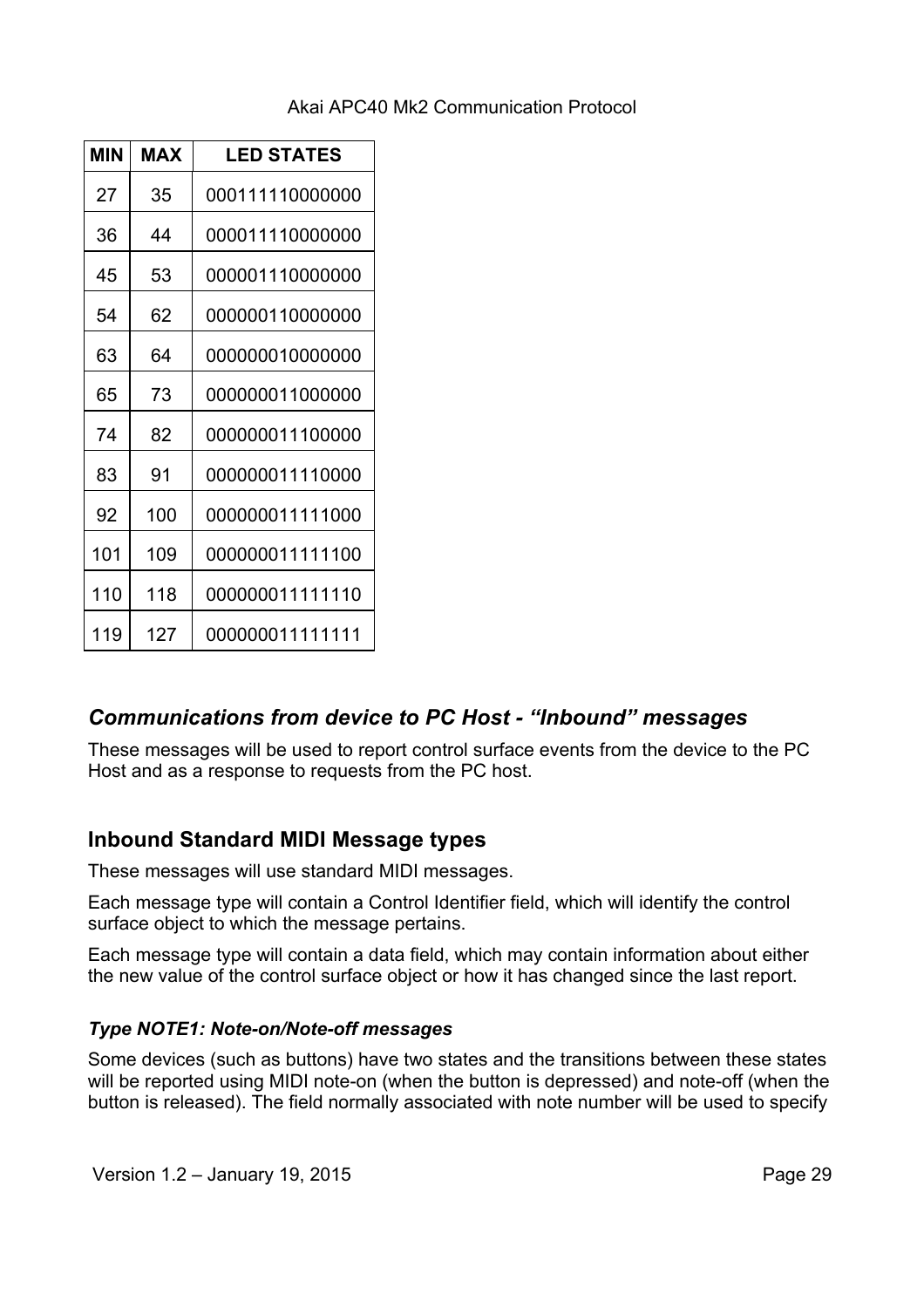the Control ID.

#### *Midi note-on messages*

| <b>Byte</b><br><b>Number</b> | Value | <b>Description</b>                                                                                           |
|------------------------------|-------|--------------------------------------------------------------------------------------------------------------|
|                              |       | 0x9 <chan 4-bit="" <chan="" midi="" note-on.="" the=""> value will be used for the track<br/>strips.</chan>  |
|                              | D >   | <controll ("note="" control="" for="" identifier="" number")<="" object="" surface="" td=""  =""></controll> |
| 3                            | 0x7F  | Control value (non-zero)                                                                                     |

#### *Midi note-off messages*

| <b>Byte</b><br><b>Number</b> | <b>Value</b> | <b>Description</b>                                                                                           |
|------------------------------|--------------|--------------------------------------------------------------------------------------------------------------|
|                              |              | 0x8 < chan MIDI Note-off. The 4-bit < chan > value will be used for the track<br>strips                      |
|                              | D>           | <controll ("note="" control="" for="" identifier="" number")<="" object="" surface="" td=""  =""></controll> |
| 3                            | 0x7F         | Control value (ignored)                                                                                      |

Assignment of note numbers to buttons. Note 0x30 to 0x49 use MIDI Channel 0 to 7 to indicate Tracks 1-8. All other note values ignore the MIDI Channel. In Mode 1 or Mode 2, all buttons act as momentary buttons.

| Control              | <b>MIDI Channel</b> | <b>Note</b><br><b>Number</b> |
|----------------------|---------------------|------------------------------|
| <b>CLIP LAUNCH 1</b> |                     | 0x00                         |
| <b>CLIP LAUNCH 2</b> |                     | 0x01                         |
| <b>CLIP LAUNCH 3</b> |                     | 0x02                         |
| <b>CLIP LAUNCH 4</b> |                     | 0x03                         |
| <b>CLIP LAUNCH 5</b> |                     | 0x04                         |
| <b>CLIP LAUNCH 6</b> |                     | 0x05                         |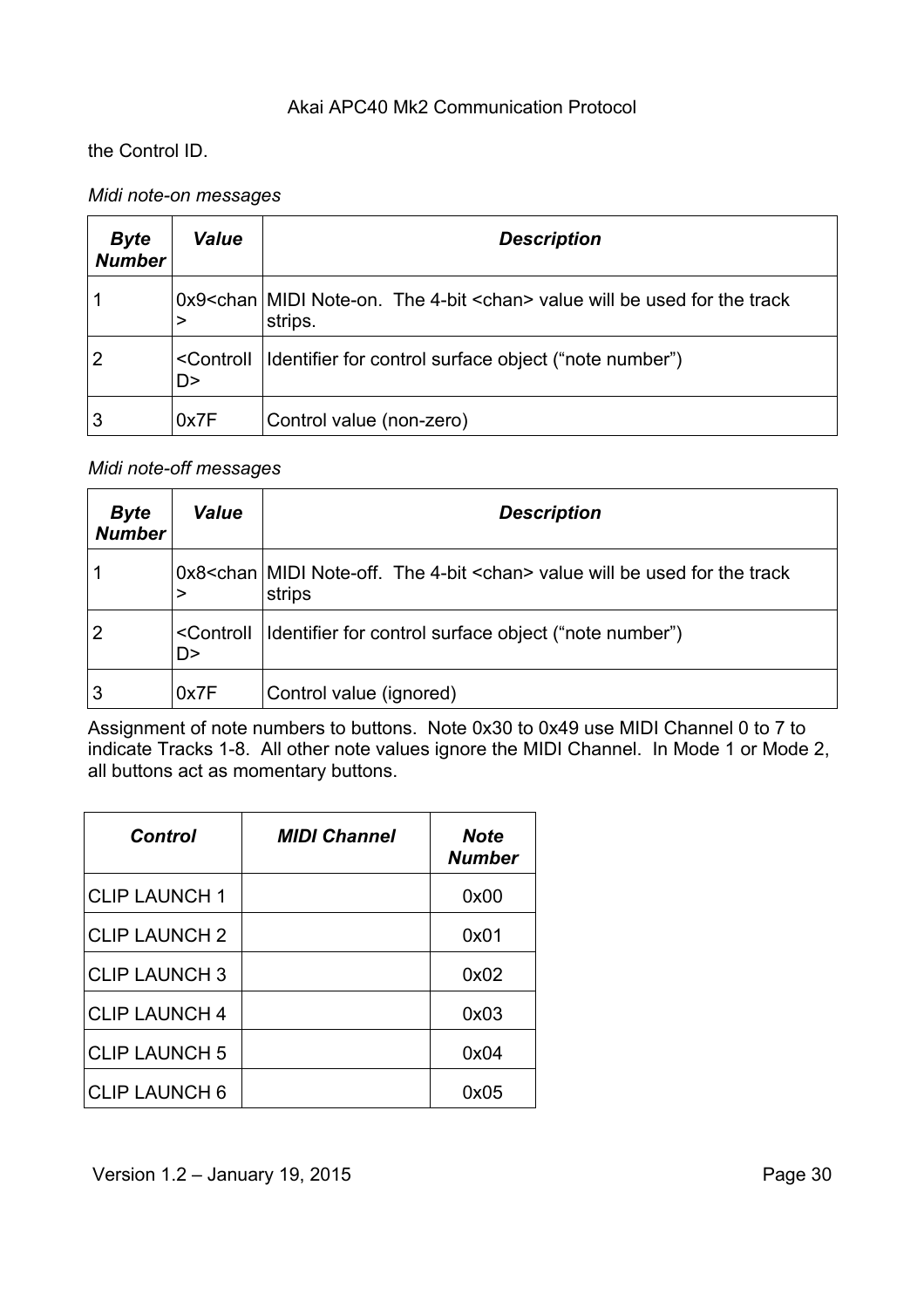| <b>CLIP LAUNCH 7</b>  | 0x06 |
|-----------------------|------|
| <b>CLIP LAUNCH 8</b>  | 0x07 |
| <b>CLIP LAUNCH 9</b>  | 0x08 |
| <b>CLIP LAUNCH 10</b> | 0x09 |
| <b>CLIP LAUNCH 11</b> | 0x0A |
| <b>CLIP LAUNCH 12</b> | 0x0B |
| <b>CLIP LAUNCH 13</b> | 0x0C |
| <b>CLIP LAUNCH 14</b> | 0x0D |
| <b>CLIP LAUNCH 15</b> | 0x0E |
| <b>CLIP LAUNCH 16</b> | 0x0F |
| <b>CLIP LAUNCH 17</b> | 0x10 |
| <b>CLIP LAUNCH 18</b> | 0x11 |
| <b>CLIP LAUNCH 19</b> | 0x12 |
| <b>CLIP LAUNCH 20</b> | 0x13 |
| <b>CLIP LAUNCH 21</b> | 0x14 |
| <b>CLIP LAUNCH 22</b> | 0x15 |
| <b>CLIP LAUNCH 23</b> | 0x16 |
| <b>CLIP LAUNCH 24</b> | 0x17 |
| <b>CLIP LAUNCH 25</b> | 0x18 |
| <b>CLIP LAUNCH 26</b> | 0x19 |
| <b>CLIP LAUNCH 27</b> | 0x1A |
| <b>CLIP LAUNCH 28</b> | 0x1B |
| <b>CLIP LAUNCH 29</b> | 0x1C |
| <b>CLIP LAUNCH 30</b> | 0x1D |
| <b>CLIP LAUNCH 31</b> | 0x1E |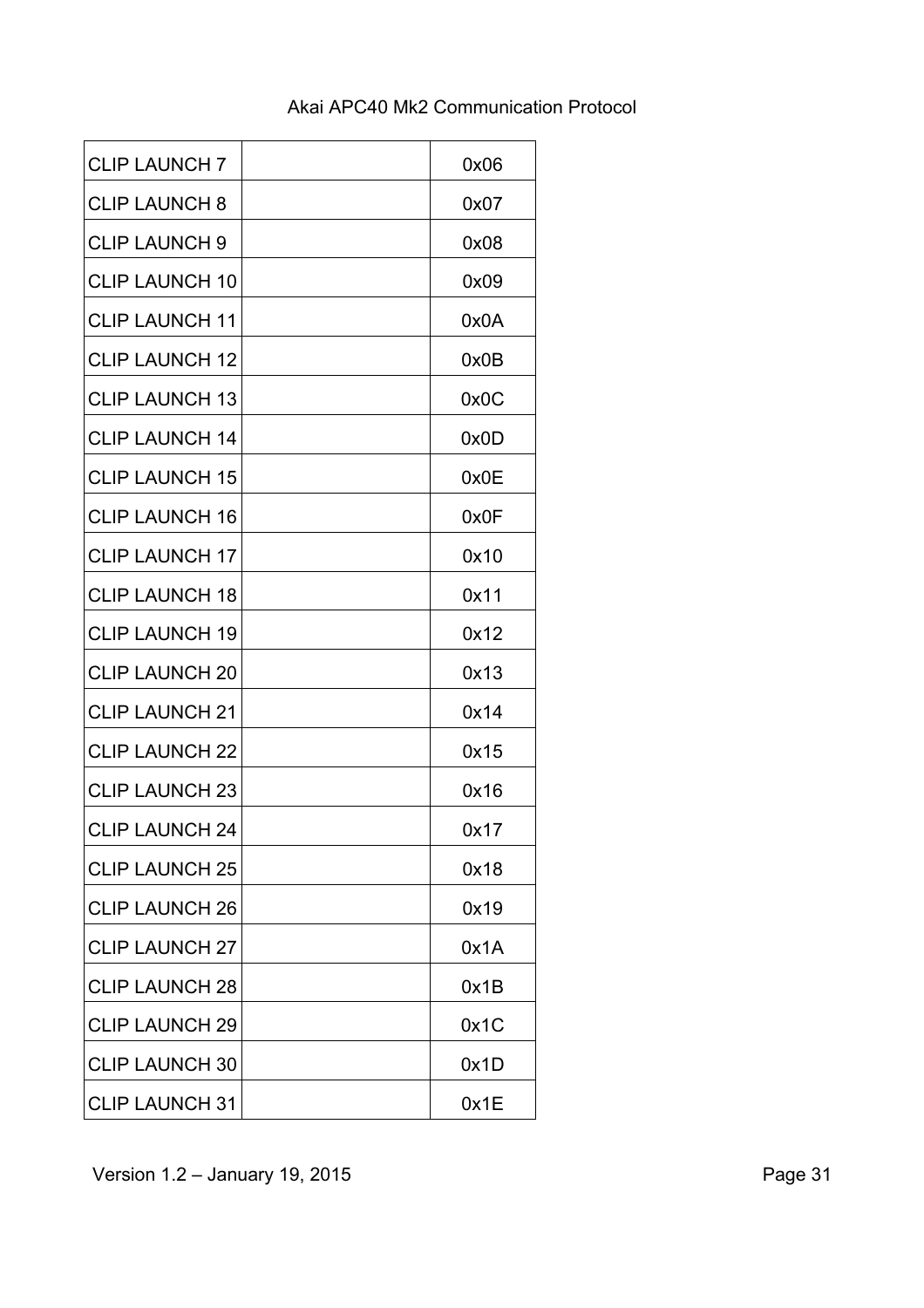| <b>CLIP LAUNCH 32</b>             | 0x1F         |
|-----------------------------------|--------------|
| <b>CLIP LAUNCH 33</b>             | 0x20         |
| <b>CLIP LAUNCH 34</b>             | 0x21         |
| <b>CLIP LAUNCH 35</b>             | 0x22         |
| <b>CLIP LAUNCH 36</b>             | 0x23         |
| <b>CLIP LAUNCH 37</b>             | 0x24         |
| <b>CLIP LAUNCH 38</b>             | 0x25         |
| <b>CLIP LAUNCH 39</b>             | 0x26         |
| <b>CLIP LAUNCH 40</b>             | 0x27         |
| <b>RECORD ARM</b>                 | $0x30 (C_3)$ |
| <b>SOLO</b>                       | 0x31 (C#3)   |
| <b>ACTIVATOR</b>                  | $0x32 (D_3)$ |
| <b>TRACK</b><br><b>SELECTION</b>  | 0x33 (D#3)   |
| <b>TRACK STOP</b>                 | $0x34$ (E 3) |
| <b>DEVICE LEFT</b>                | 0x3A         |
| <b>DEVICE RIGHT</b>               | 0x3B         |
| <b>BANK LEFT</b>                  | 0x3C         |
| <b>BANK RIGHT</b>                 | 0x3D         |
| <b>DEVICE ON/OFF</b>              | 0x3E         |
| <b>DEVICE LOCK</b>                | 0x3F         |
| <b>CLIP/DEVICE</b><br><b>VIEW</b> | 0x40         |
| <b>DETAIL VIEW</b>                | 0x41         |
| <b>CROSSFADER</b><br>A/B          | 0x42         |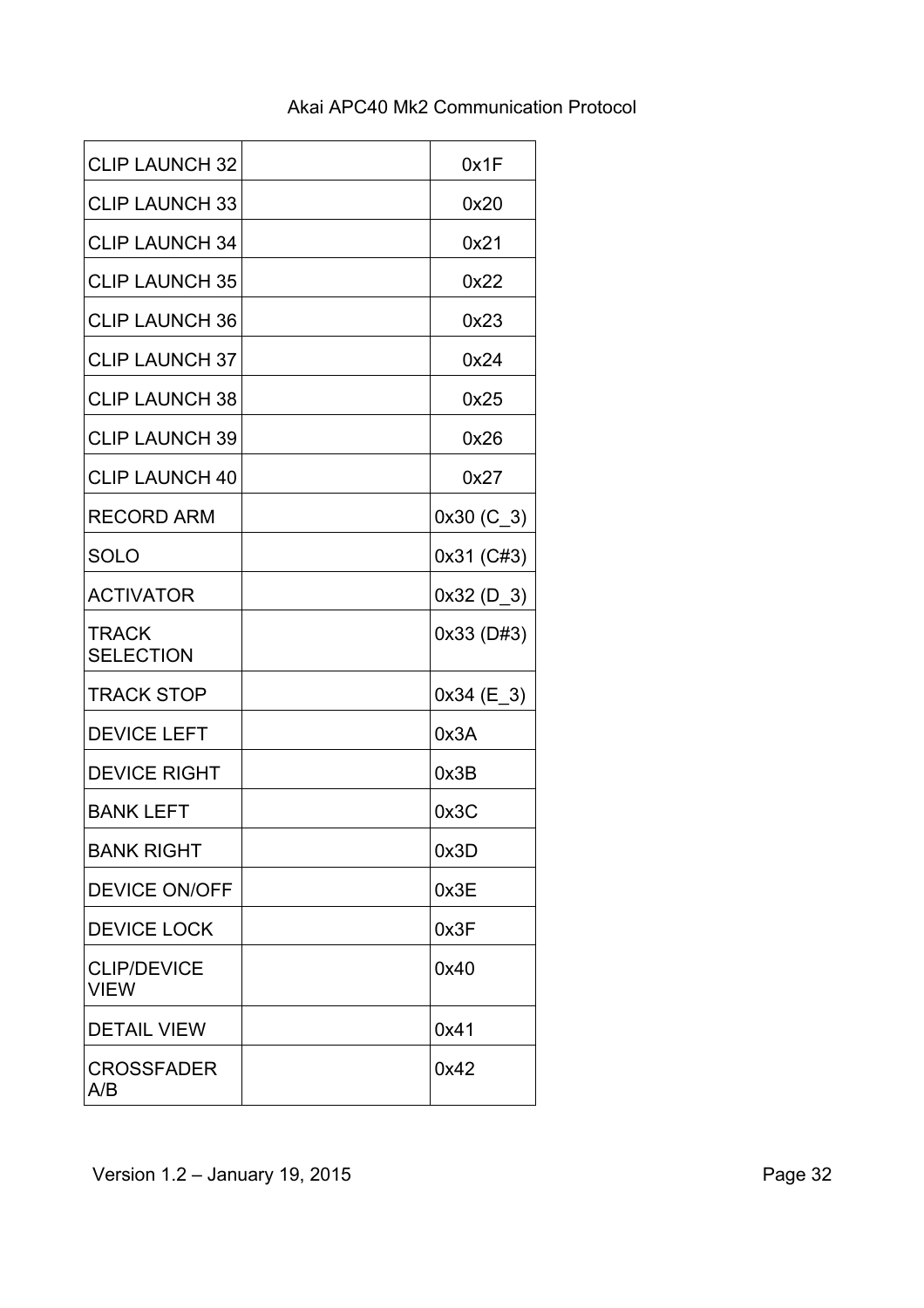| <b>CLIP STOP</b>         | $0 - 7 =$ Track 1-8                                  |                  |
|--------------------------|------------------------------------------------------|------------------|
| <b>MASTER</b>            |                                                      | 0x50 (G#5)       |
| <b>STOP ALL CLIPS</b>    |                                                      | 0x51(A 5)        |
| <b>SCENE LAUNCH</b><br>1 |                                                      | 0x52 (A#5)       |
| <b>SCENE LAUNCH</b><br>2 |                                                      | $0x53$ (B_5)     |
| <b>SCENE LAUNCH</b><br>3 |                                                      | $0x54$ (C $_6$ ) |
| <b>SCENE LAUNCH</b><br>4 |                                                      | 0x55 (C#6)       |
| <b>SCENE LAUNCH</b><br>5 |                                                      | $0x56$ (D_6)     |
| <b>METRONOME</b><br>(8)  | $0 - 8 =$ Tracks 1-8,<br>Master<br>(for mode 0 only) | $0x41$ (F_4)     |
| <b>PAN</b>               |                                                      | 0x57 (D#6)       |
| <b>SENDS</b>             |                                                      | $0x58$ (E_6)     |
| <b>USER</b>              |                                                      | $0x59$ (F $_6$ ) |
| <b>METRONOME</b>         |                                                      | 0x5A (F#6)       |
| <b>PLAY</b>              |                                                      | $0x5B(G_6)$      |
| <b>STOP</b>              |                                                      | 0x5C<br>(G#6)    |
| <b>RECORD</b>            |                                                      | $0x5D(A_6)$      |
| UP                       |                                                      | 0x5E (A#6)       |
| <b>DOWN</b>              |                                                      | 0x5F(B 6)        |
| <b>RIGHT</b>             |                                                      | $0x60$ (C_7)     |
|                          |                                                      |                  |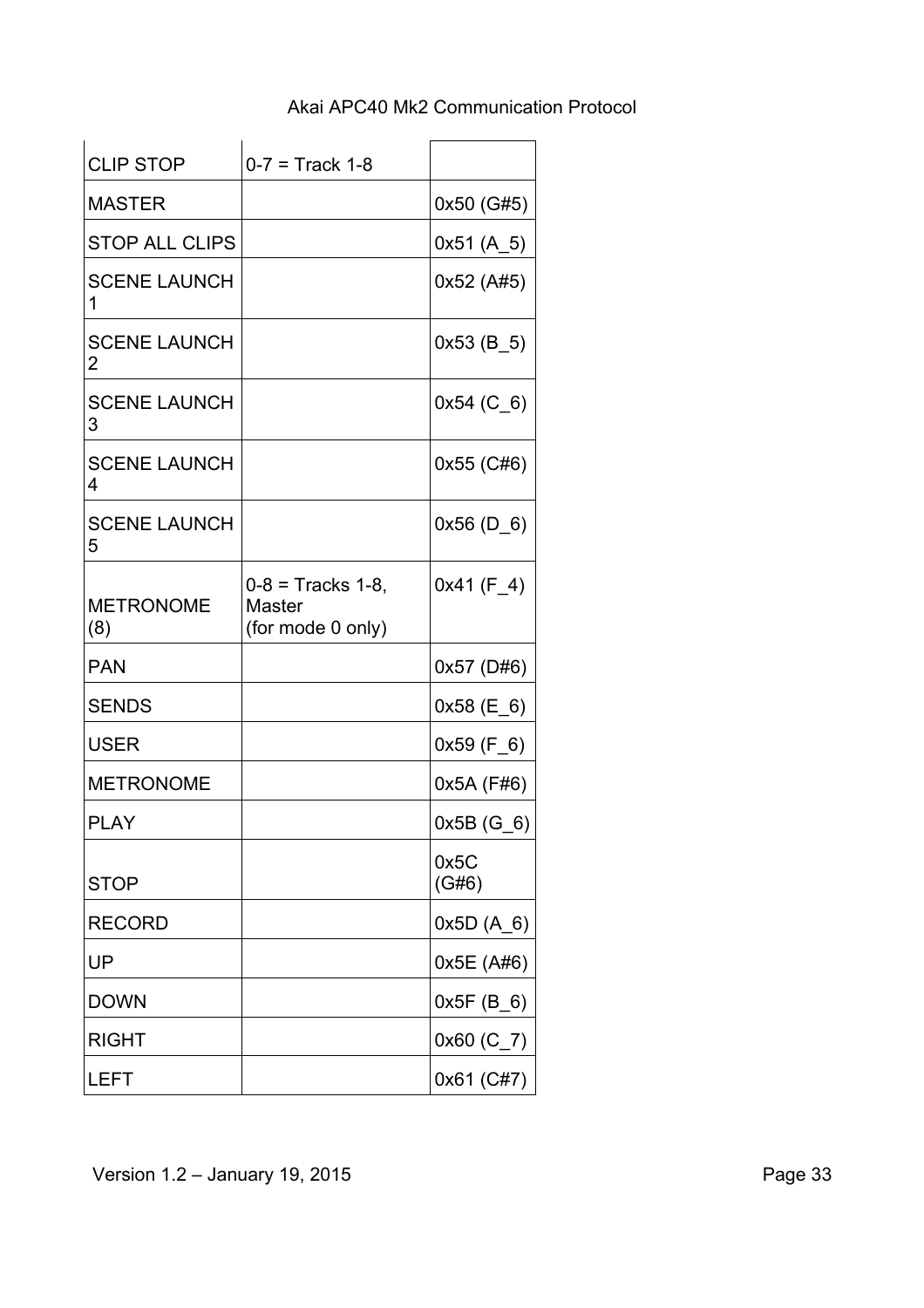| <b>SHIFT</b>                    | $0x62$ (D 7) |
|---------------------------------|--------------|
| <b>TAP TEMPO</b>                | $0x63$ (D#7) |
| <b>NUDGE -</b>                  | $0x64$ (E_7) |
| NUDGE +                         | $0x65$ (F_7) |
| <b>SESSION</b><br><b>RECORD</b> | 0x66         |
| <b>BANK LOCK</b>                | 0x67         |

# *Type CC1: Absolute Controller messages*

Most controls will report an absolute value for their position. This will be done using a MIDI controller message. The field normally associated with controller number will be used to specify the Control ID. The field normally associated with controller value will be used to report the absolute control value.

*MIDI Controller message*

| <b>Byte number</b> | <b>Value</b>            | <b>Description</b>                                                             |
|--------------------|-------------------------|--------------------------------------------------------------------------------|
|                    | $0xB <$ chan $>$        | MIDI Controller. The 4-bit <chan> value will be used<br/>for the track.</chan> |
|                    | <controlid></controlid> | identifier for control surface object                                          |
| 3                  | data                    | control value                                                                  |

# *Assignment of controller numbers to absolute controllers*

| <b>Control</b>                   | <b>MIDI Channel</b>                                                      | <b>Control ID</b> | <b>Notes</b> |
|----------------------------------|--------------------------------------------------------------------------|-------------------|--------------|
| TRACK FADER $ 0-7  =$ Tracks 1-8 |                                                                          | 0x07              |              |
| <b>MASTER FADER</b>              |                                                                          | 0x0E              |              |
| <b>CROSSFADER</b>                |                                                                          | 0x0F              |              |
|                                  | DEVICE KNOB 1 $ 0-8 $ = Tracks 1-8, Master $ 0x10 $<br>(for Mode 0 only) |                   |              |
|                                  | DEVICE KNOB 2 $ 0-8 $ = Tracks 1-8, Master $ 0x11 $                      |                   |              |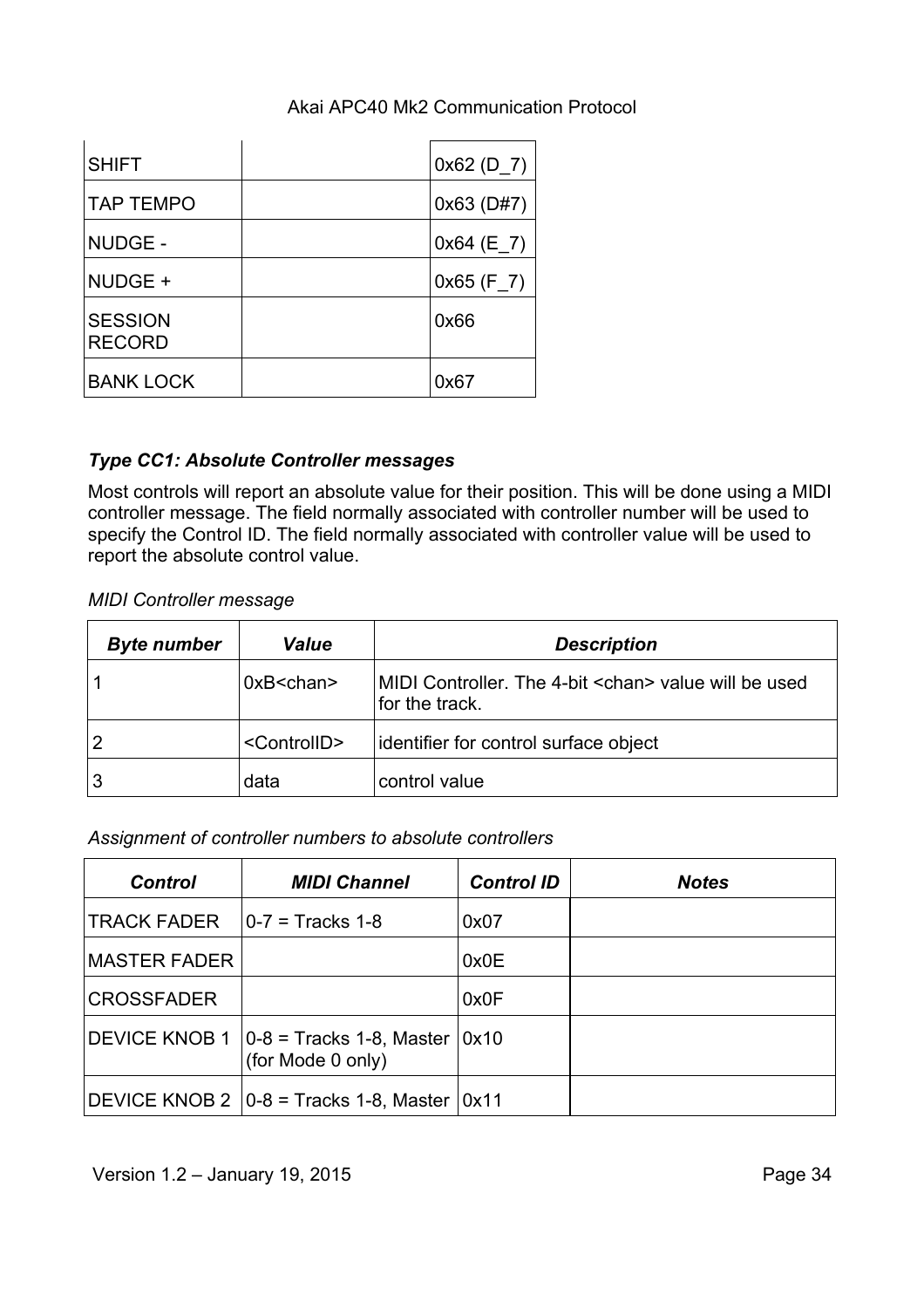| <b>Control</b>       | <b>MIDI Channel</b>                                             | <b>Control ID</b> | <b>Notes</b> |
|----------------------|-----------------------------------------------------------------|-------------------|--------------|
|                      | (for Mode 0 only)                                               |                   |              |
| <b>DEVICE KNOB 3</b> | $ 0-8 $ = Tracks 1-8, Master<br>(for Mode 0 only)               | 0x12              |              |
| <b>DEVICE KNOB 4</b> | $ 0-8 $ = Tracks 1-8, Master<br>(for Mode 0 only)               | 0x13              |              |
| <b>DEVICE KNOB 5</b> | $ 0-8 $ = Tracks 1-8, Master<br>(for Mode 0 only)               | 0x14              |              |
| <b>DEVICE KNOB 6</b> | $ 0-8 $ = Tracks 1-8, Master<br>(for Mode 0 only)               | 0x15              |              |
| <b>DEVICE KNOB 7</b> | $ 0-8 $ = Tracks 1-8, Master<br>(for Mode 0 only)               | 0x16              |              |
| <b>DEVICE KNOB 8</b> | $ 0-8 $ = Tracks 1-8, Master<br>(for Mode 0 only)               | 0x17              |              |
| <b>DEVICE KNOB 1</b> | $ 0-8 $ = Tracks 1-8, Master<br>(for mode 0 only)               | 0x18              |              |
|                      | DEVICE KNOB 2 $ 0-8 $ = Tracks 1-8, Master<br>(for mode 0 only) | 0x19              |              |
| <b>DEVICE KNOB 3</b> | $ 0-8 $ = Tracks 1-8, Master<br>(for mode 0 only)               | 0x1A              |              |
| <b>DEVICE KNOB 4</b> | $ 0-8 $ = Tracks 1-8, Master<br>(for mode 0 only)               | 0x1B              |              |
| <b>DEVICE KNOB 5</b> | $ 0-8 $ = Tracks 1-8, Master $ 0x1C $<br>(for mode 0 only)      |                   |              |
| <b>DEVICE KNOB 6</b> | $0-8$ = Tracks 1-8, Master<br>(for mode 0 only)                 | 0x1D              |              |
| <b>DEVICE KNOB 7</b> | $0-8$ = Tracks 1-8, Master<br>(for mode 0 only)                 | 0x1E              |              |
| <b>DEVICE KNOB 8</b> | $0-8$ = Tracks 1-8, Master<br>(for mode 0 only)                 | 0x1F              |              |
| <b>CUE LEVEL</b>     |                                                                 | 0x2F              |              |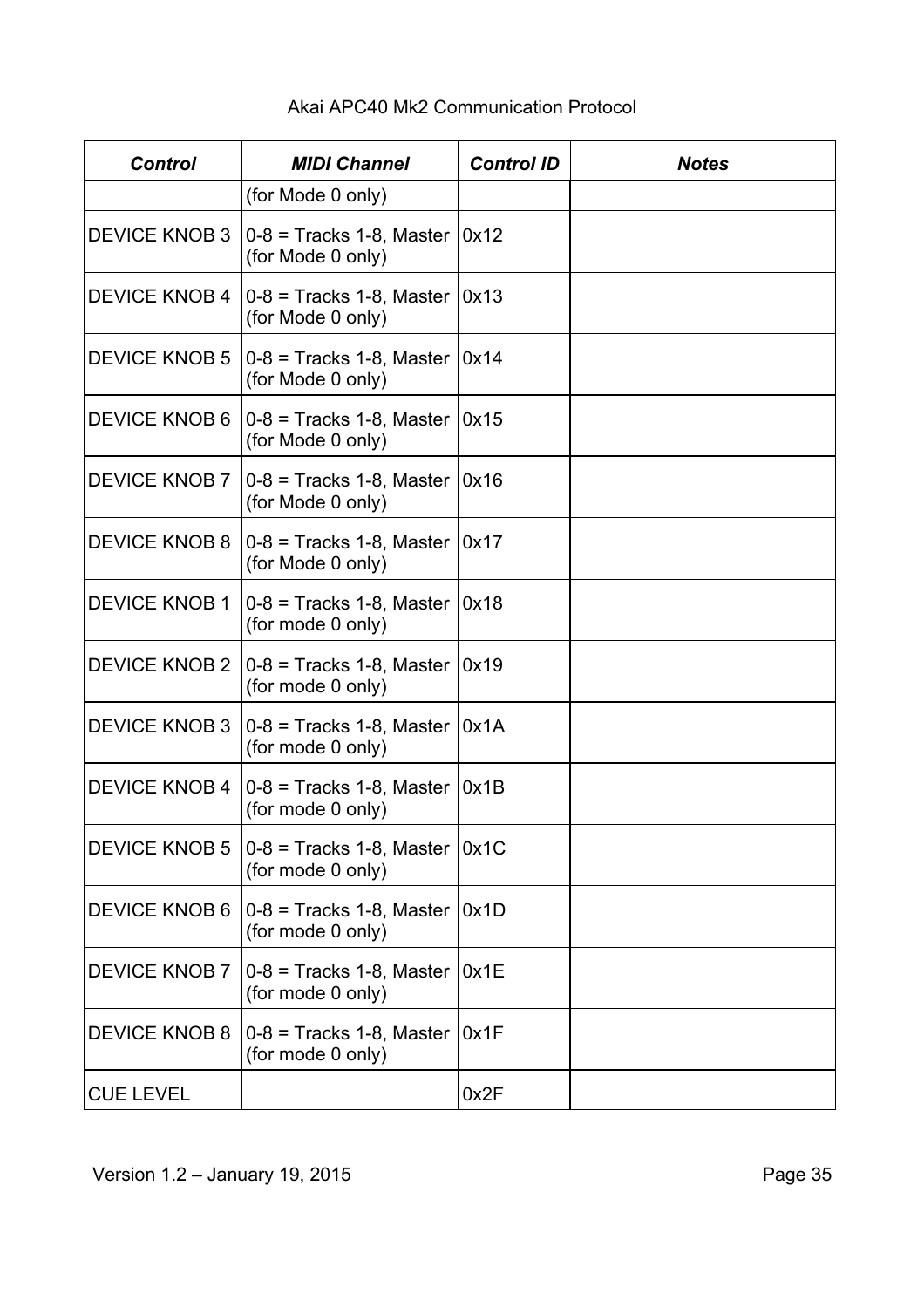| <b>Control</b>      | <b>MIDI Channel</b> | <b>Control ID</b> | <b>Notes</b>                                                         |
|---------------------|---------------------|-------------------|----------------------------------------------------------------------|
| <b>TRACK KNOB 1</b> |                     | 0x30              |                                                                      |
| <b>TRACK KNOB 2</b> |                     | 0x31              |                                                                      |
| <b>TRACK KNOB 3</b> |                     | 0x32              |                                                                      |
| <b>TRACK KNOB 4</b> |                     | 0x33              |                                                                      |
| <b>TRACK KNOB 5</b> |                     | 0x34              |                                                                      |
| <b>TRACK KNOB 6</b> |                     | 0x35              |                                                                      |
| <b>TRACK KNOB 7</b> |                     | 0x36              |                                                                      |
| <b>TRACK KNOB 8</b> |                     | 0x37              |                                                                      |
| <b>TRACK KNOB 1</b> |                     | 0x38              |                                                                      |
| <b>TRACK KNOB 2</b> |                     | 0x39              |                                                                      |
| <b>TRACK KNOB 3</b> |                     | 0x3A              |                                                                      |
| <b>TRACK KNOB 4</b> |                     | 0x3B              |                                                                      |
| <b>TRACK KNOB 5</b> |                     | 0x3C              |                                                                      |
| <b>TRACK KNOB 6</b> |                     | 0x3D              |                                                                      |
| <b>TRACK KNOB 7</b> |                     | 0x3E              |                                                                      |
| <b>TRACK KNOB 8</b> |                     | 0x3F              |                                                                      |
| Footswitch          |                     | 0x40              | Value of 0x7F when depressed<br>and a value of 0x00 when<br>released |

# *Type CC2: Relative Controller messages*

Some controls will report a relative change in their value. This will be done using a MIDI controller message. The field normally associated with controller number will be used to specify the Control ID. The field normally associated with controller value will be used to report the change in the control value.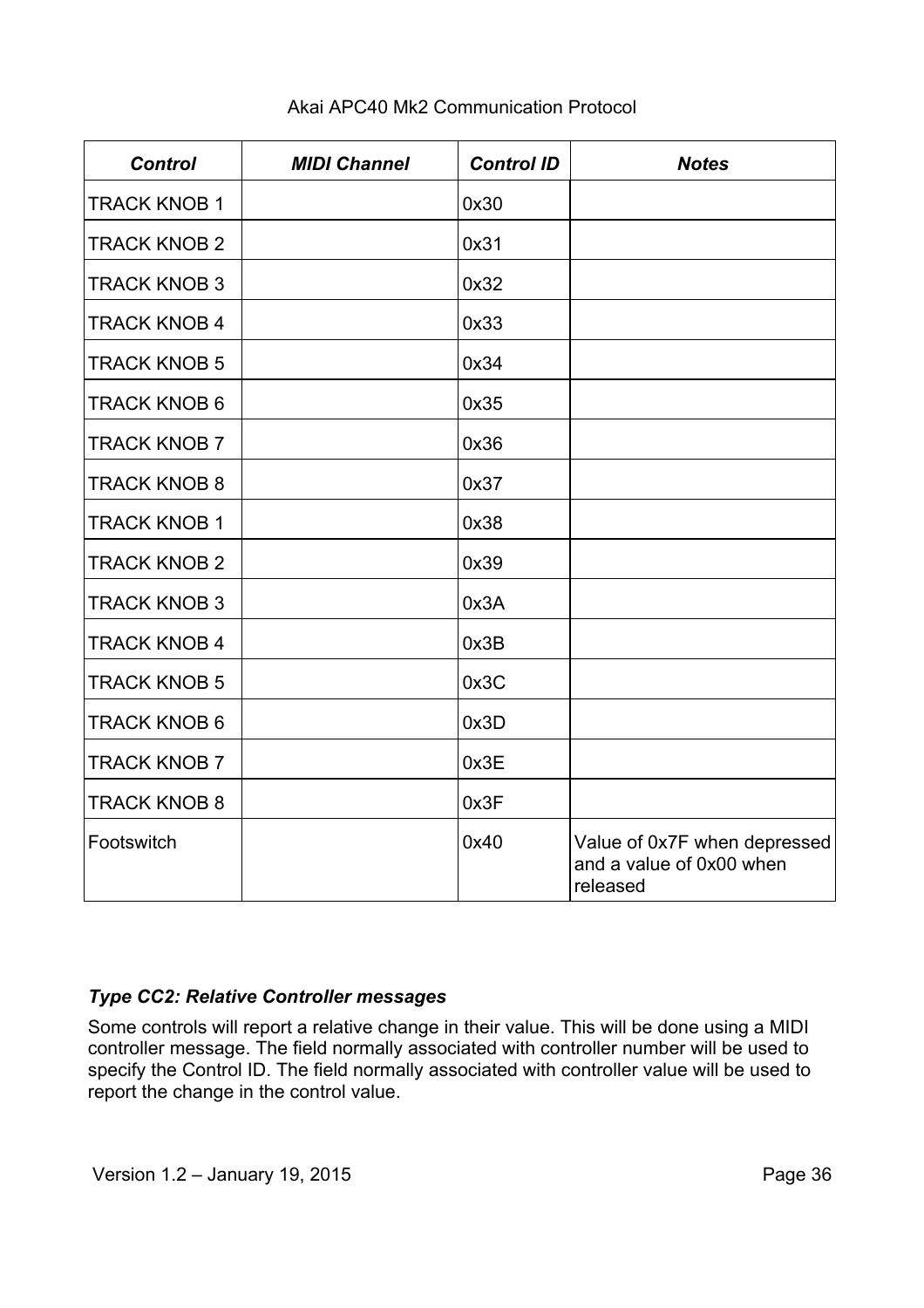# *MIDI Controller message*

| <b>Byte</b><br><b>Number</b> | <i><b>Value</b></i> | <b>Description</b>                                                                   |
|------------------------------|---------------------|--------------------------------------------------------------------------------------|
|                              | $0xB <$ chan $>$    | MIDI Controller. The 4-bit <chan> value will be used for the<br/>track strips</chan> |
| 2                            |                     | <controlld> dentifier for control surface object</controlld>                         |
| 3                            | data                | control change                                                                       |

# *Interpretation of MIDI Controller values for Relative Controllers*

The value in the data field will indicate a relative change; values 01 to 63 describe a positive change and values 127 down to 64 describe a negative change.

| <b>Data Value Sent</b> | <i><b>Interpretation</b></i>                                     |
|------------------------|------------------------------------------------------------------|
| 0x00                   | No change occurred. Control is stationary.                       |
| 0x01                   | The controller incremented its value by 1 since the last report  |
| 0x02                   | The controller incremented its value by 2 since the last report  |
|                        | $\sim$ $\sim$ $\sim$                                             |
| 0x3f                   | The controller incremented its value by 63 since the last report |
| 0x40                   | The controller decremented its value by 64 since the last report |
| 0x41                   | The controller decremented its value by 63 since the last report |
|                        | $\sim$ $\sim$ $\sim$                                             |
| 0x7e                   | The controller decremented its value by 2 since the last report  |
| 0x7f                   | The controller decremented its value by 1 since the last report  |

#### *Assignment of controller numbers to relative controllers*

| <b>Control</b>    | <b>Control ID</b> | <b>Notes</b> |
|-------------------|-------------------|--------------|
| <b>CUE LEVEL</b>  | 0x2F              |              |
| <b>TEMPO KNOB</b> | 0x0D              |              |